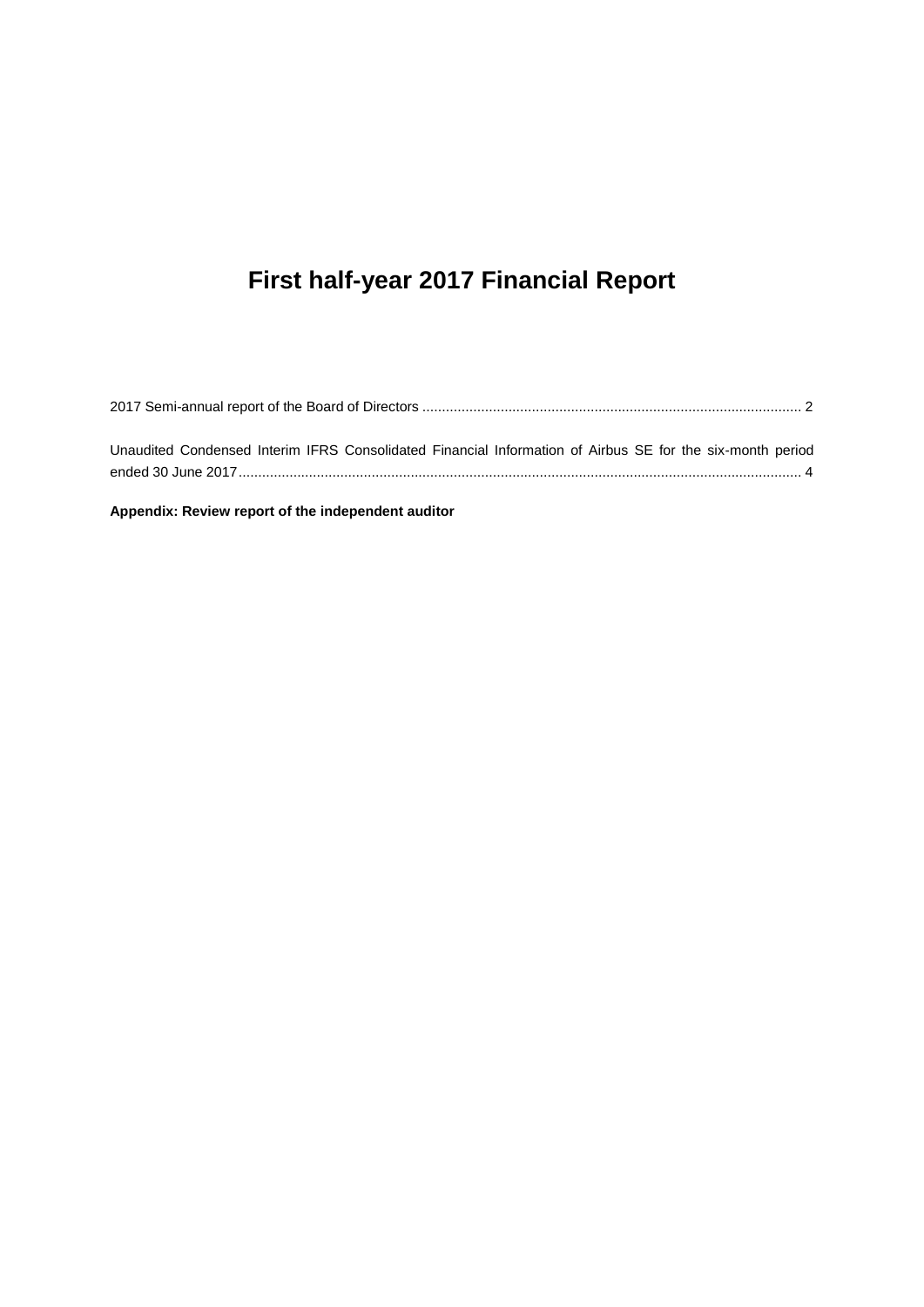# <span id="page-1-0"></span>**2017 Semi-annual report of the Board of Directors**

#### **1. Semi-annual report on activities**

#### **Main events in the first half-year of 2017**

For an overview of the main events that occurred during the first half of 2017 and their impact on the Unaudited Condensed Interim IFRS Consolidated Financial Information of Airbus for the six-month period ended 30 June 2017 (the "Semi-Annual Financial Statements"), please refer to the press release, which was approved by the Board of Directors on 26 July 2017 and will be issued on 27 July 2017, available on Airbus website [www.airbus.com.](http://www.airbusgroup.com/)

For further information and detail regarding Airbus' activities, finances, financing, risk factors and corporate governance, please refer to Airbus' website www.airbus.com and the documents posted thereon.

#### **Related party transactions**

Please refer to the notes to the Semi-Annual Financial Statements attached hereto (see Note 4 "Related party transactions").

#### **2. Risk factors**

By systematically integrating Enterprise Risk Management (ERM) across the company, Airbus is mitigating risk and increasing opportunity, to support risk taking for value creation and competitiveness. Consequently, the company has made ERM a key management process, carefully followed by the Board of Directors.

The ERM system plays a key role to :

- make the business more robust and predictable,
- support operational decision making,
- improve the business results,
- reduce the exposure level to risks,
- ensure Airbus ERM compliance regarding the Dutch Corporate Governance Code.

For a description of the Enterprise Risk Management system, the main risks and uncertainties please refer to the:

- a. Airbus Group SE Report of the Board of Directors 2016 (sections 4.6 and 4.7) (http://company.airbus.com/dam/assets/airbusgroup/int/en/investorrelations/documents/2017/AGM/Report-of-the-Board-of-Directors-2016-Airbus-Group-SE/Report%20of%20the%20Board%20of%20Directors%202016%20Airbus%20Group%20SE.pdf), and
- b. Airbus Group SE Registration Document (section "Risk Factors") (http://company.airbus.com/dam/assets/airbusgroup/int/en/investorrelations/documents/2017/AGM/Airbus-Group-SE-Registration-Document-2016- /Airbus%20Group%20SE%20Registration%20Document%202016%20.pdf).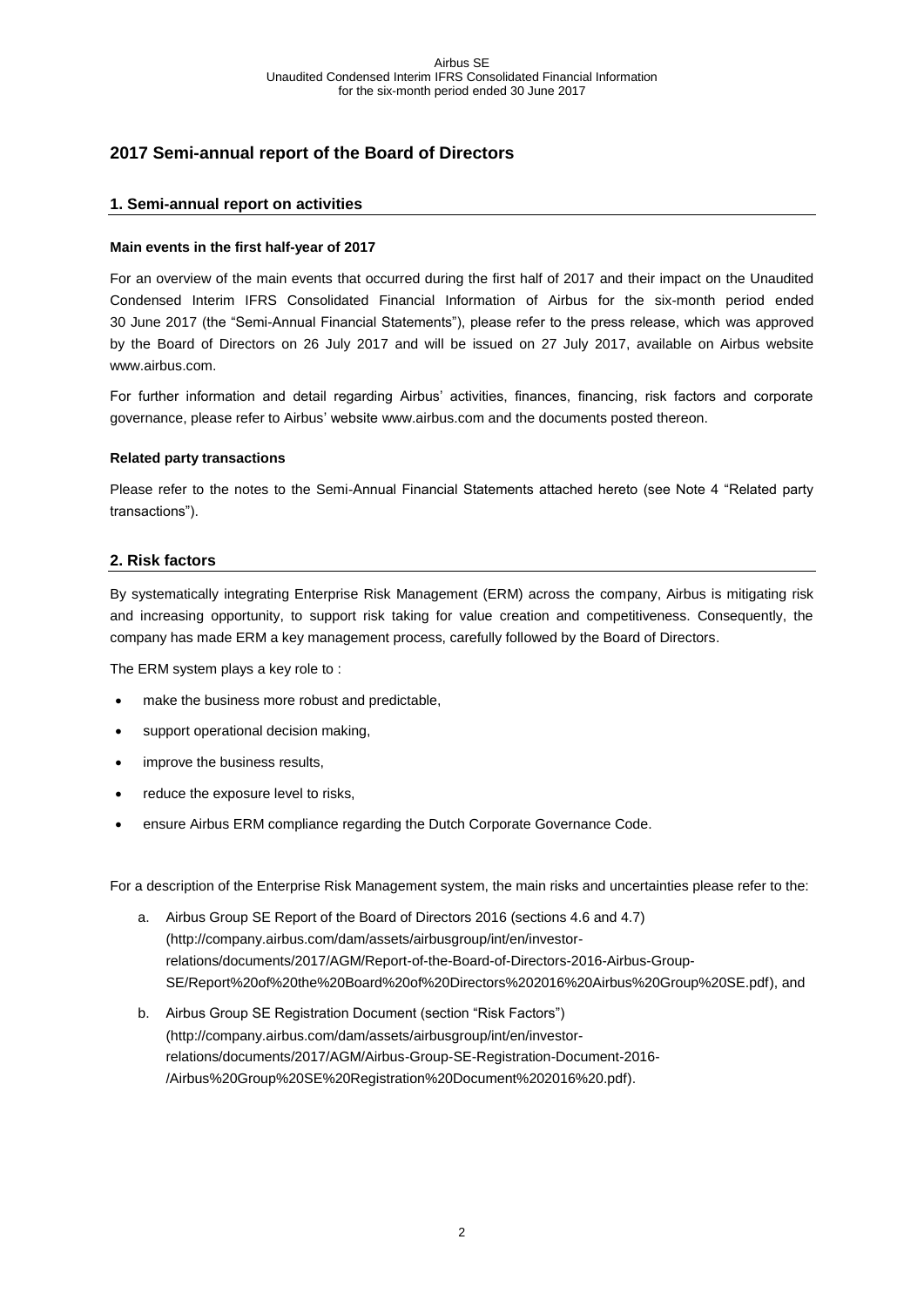#### **3. Semi-Annual Financial Statements**

The Semi-Annual Financial Statements, including the review report by Ernst & Young Accountants LLP, are attached hereto.

### **4. Statement of the Board of Directors**

The Board of Directors of Airbus hereby declares that, to the best of its knowledge:

the Semi-Annual Financial Statements for the period ended 30 June 2017 give a true and fair view of the assets, liabilities, financial position and profits or losses of Airbus and undertakings included in the consolidation taken as a whole; and

this Semi-Annual Board Report (including the press release, which was approved by the Board of Directors on 26 July 2017 and will be issued on 27 July 2017) gives a true and fair view of the position as per the balance sheet date, and of the development and performance during the first half of the 2017 financial year and expected course of events of Airbus and undertakings included in the consolidation taken as a whole. This Semi-Annual Board Report has paid special attention to investments and circumstances upon which the development of revenues and profitability is dependent, as these have been described herein.

#### **26 July 2017,**

#### **The Board of Directors**

Denis Ranque, Chairman Tom Enders, Chief Executive Officer Ralph D. Crosby, Director Lord Paul Drayson, Director Catherine Guillouard, Director Hans-Peter Keitel, Director Hermann-Josef Lamberti, Director María Amparo Moraleda Martínez, Director Claudia Nemat, Director Sir John Parker, Director Carlos Tavares, Director Jean-Claude Trichet, Director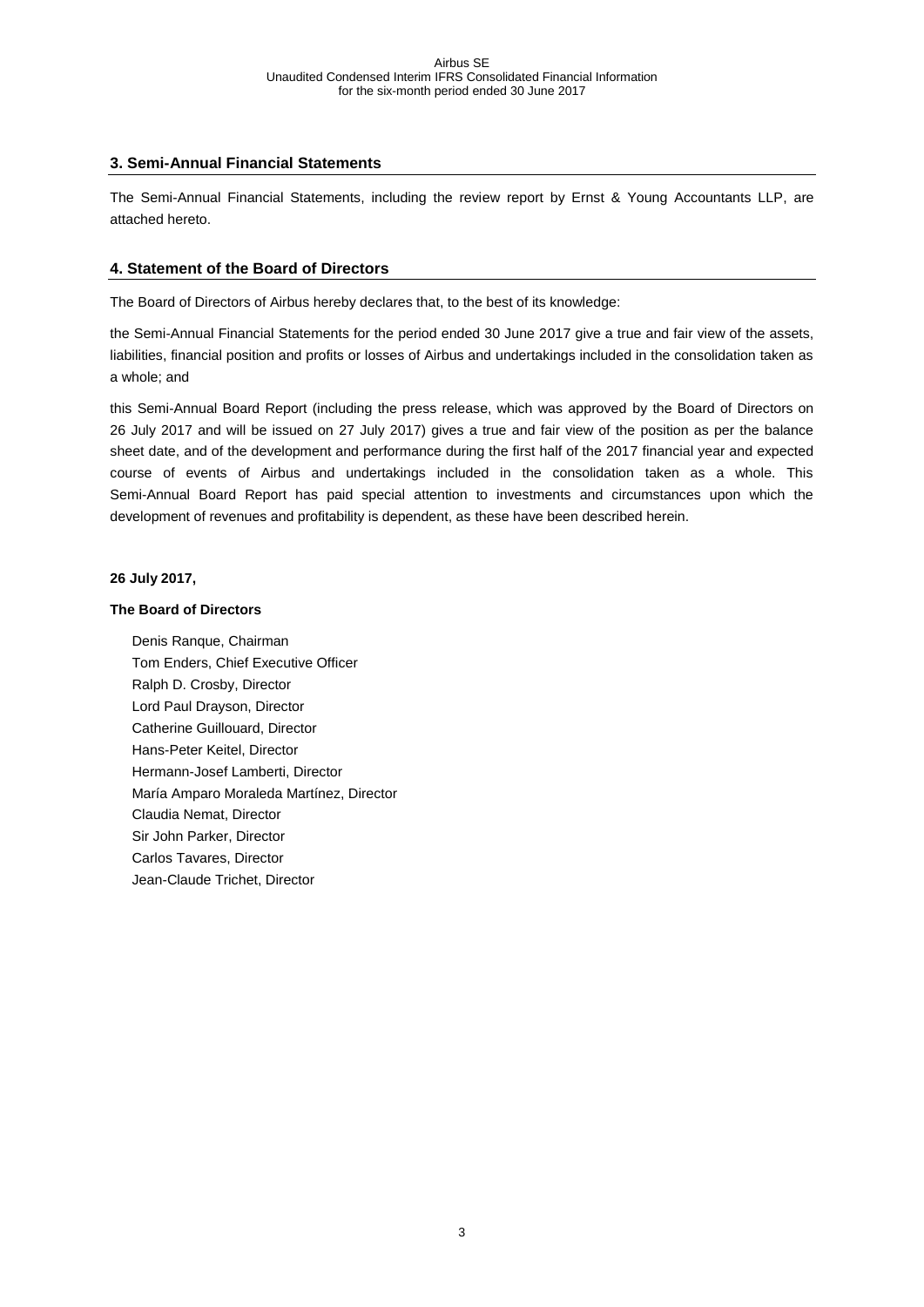<span id="page-3-0"></span>

|     | Unaudited Condensed Interim IFRS Consolidated Income Statements for the second quarter of 2017 and 2016. 6 |  |
|-----|------------------------------------------------------------------------------------------------------------|--|
|     | Unaudited Condensed Interim IFRS Consolidated Statements of Comprehensive Income 7                         |  |
|     | Unaudited Condensed Interim IFRS Consolidated Statements of Comprehensive Income for the second quarter    |  |
|     |                                                                                                            |  |
|     |                                                                                                            |  |
|     |                                                                                                            |  |
|     |                                                                                                            |  |
|     | Notes to the Unaudited Condensed Interim IFRS Consolidated Financial Statements as at 30 June 2017 12      |  |
| 1.  |                                                                                                            |  |
| 2.  |                                                                                                            |  |
| 3.  |                                                                                                            |  |
| 4.  |                                                                                                            |  |
| 5.  |                                                                                                            |  |
| 6.  |                                                                                                            |  |
| 7.  |                                                                                                            |  |
| 8.  |                                                                                                            |  |
| 9.  |                                                                                                            |  |
| 10. |                                                                                                            |  |
| 11. |                                                                                                            |  |
| 12. |                                                                                                            |  |
| 13. |                                                                                                            |  |
| 14. |                                                                                                            |  |
| 15. |                                                                                                            |  |
| 16. |                                                                                                            |  |
| 17. |                                                                                                            |  |
| 18. |                                                                                                            |  |
| 19. |                                                                                                            |  |
| 20. |                                                                                                            |  |
| 21. |                                                                                                            |  |
| 22. |                                                                                                            |  |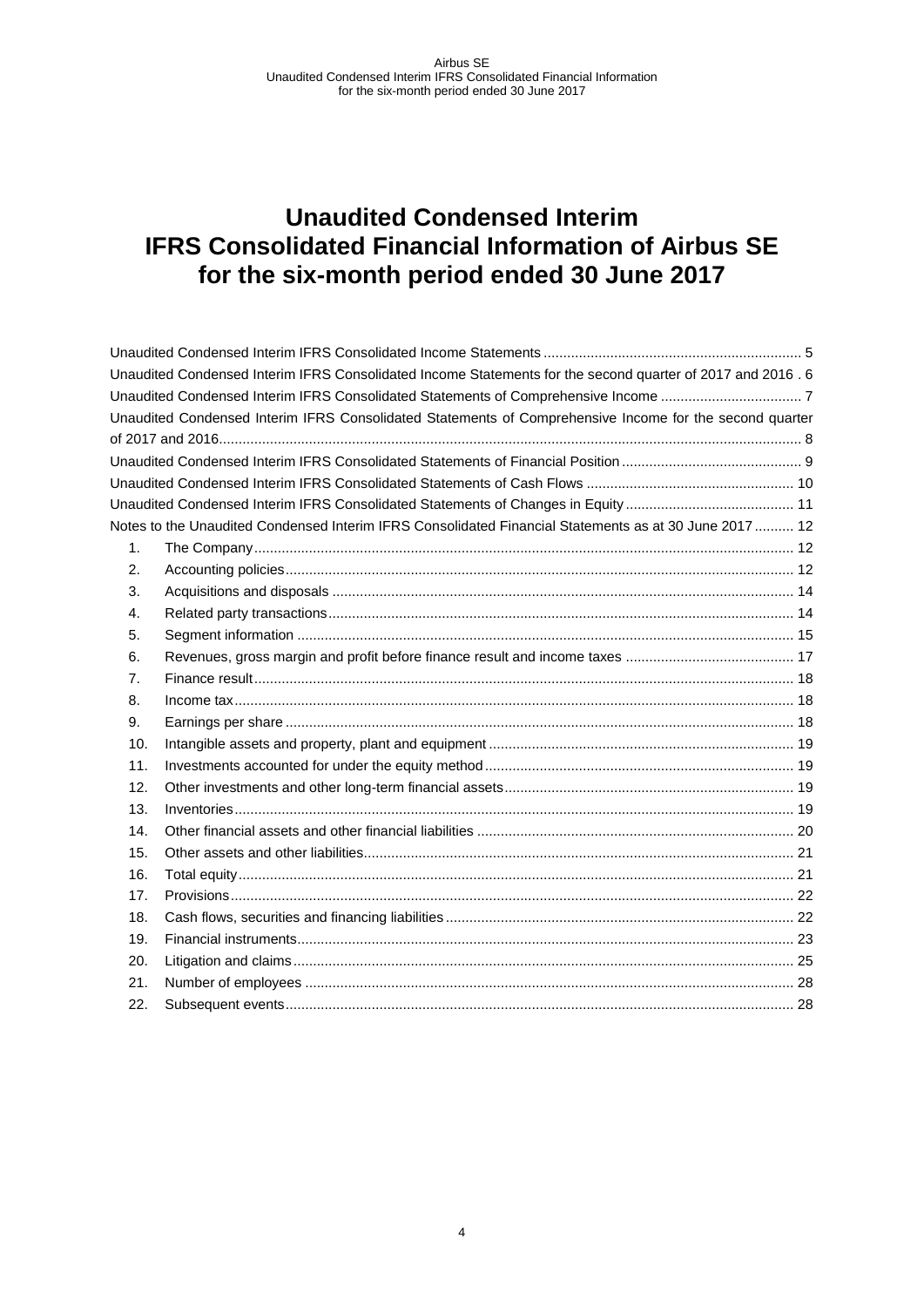## <span id="page-4-0"></span>**Unaudited Condensed Interim IFRS Consolidated Income Statements**

|                                                                                                         |                 | 1 January -                           |             | 1 January -                           |                |                                 |
|---------------------------------------------------------------------------------------------------------|-----------------|---------------------------------------|-------------|---------------------------------------|----------------|---------------------------------|
|                                                                                                         | Note            | 30 June 2017<br>In $\epsilon$ million | In $%$      | 30 June 2016<br>In $\epsilon$ million | In $%$         | Change<br>In $\epsilon$ million |
| <b>Revenues</b>                                                                                         | $6\phantom{1}6$ | 28,709                                | 100         | 28,755                                | 100            | $-46$                           |
| Cost of sales                                                                                           |                 | $-25,341$                             | $-88$       | $-26,643$                             | $-93$          | 1,302                           |
| Gross margin                                                                                            | 6               | 3,368                                 | 12          | 2,112                                 | $\overline{7}$ | 1,256                           |
| Selling, administrative and other expenses                                                              |                 | $-1,322$                              | -5          | $-1,292$                              | $-4$           | $-30$                           |
| Research and development<br>expenses                                                                    |                 | $-1,288$                              | -5          | $-1,309$                              | $-5$           | 21                              |
| Other income                                                                                            | 6               | 787                                   | 3           | 2,354                                 | 8              | $-1,567$                        |
| Share of profit (loss) from investments<br>under the equity method and other<br>income from investments |                 | 246                                   | 1           | $-14$                                 | $\pmb{0}$      | 260                             |
| Profit before finance result                                                                            |                 |                                       |             |                                       |                |                                 |
| and income taxes                                                                                        | $\,6$           | 1,791                                 | 6           | 1,851                                 | 6              | $-60$                           |
| Interest income                                                                                         |                 | 81                                    | $\mathbf 0$ | 137                                   | 1              | $-56$                           |
| Interest expense                                                                                        |                 | $-251$                                | -1          | $-234$                                | -1             | $-17$                           |
| Other financial result                                                                                  |                 | 236                                   | 1           | $-51$                                 | 0              | 287                             |
| <b>Finance result</b>                                                                                   | $\overline{7}$  | 66                                    | $\mathbf 0$ | $-148$                                | $\mathbf 0$    | 214                             |
| Income taxes                                                                                            | 8               | $-354$                                | $-1$        | 58                                    | 0              | $-412$                          |
| Profit for the period                                                                                   |                 | 1,503                                 | 5           | 1,761                                 | $6\phantom{1}$ | $-258$                          |
| <b>Attributable to:</b><br>Equity owners of the parent                                                  |                 |                                       |             |                                       |                |                                 |
| (Net income)                                                                                            |                 | 1,503                                 | 5           | 1,761                                 | 6              | $-258$                          |
| Non-controlling interests                                                                               |                 | 0                                     | 0           | 0                                     | 0              | $\mathbf 0$                     |
| Earnings per share                                                                                      | 9               | €                                     |             | €                                     |                | €                               |
| Basic                                                                                                   |                 | 1.94                                  |             | 2.27                                  |                | $-0.33$                         |
| <b>Diluted</b>                                                                                          |                 | 1.93                                  |             | 2.26                                  |                | $-0.33$                         |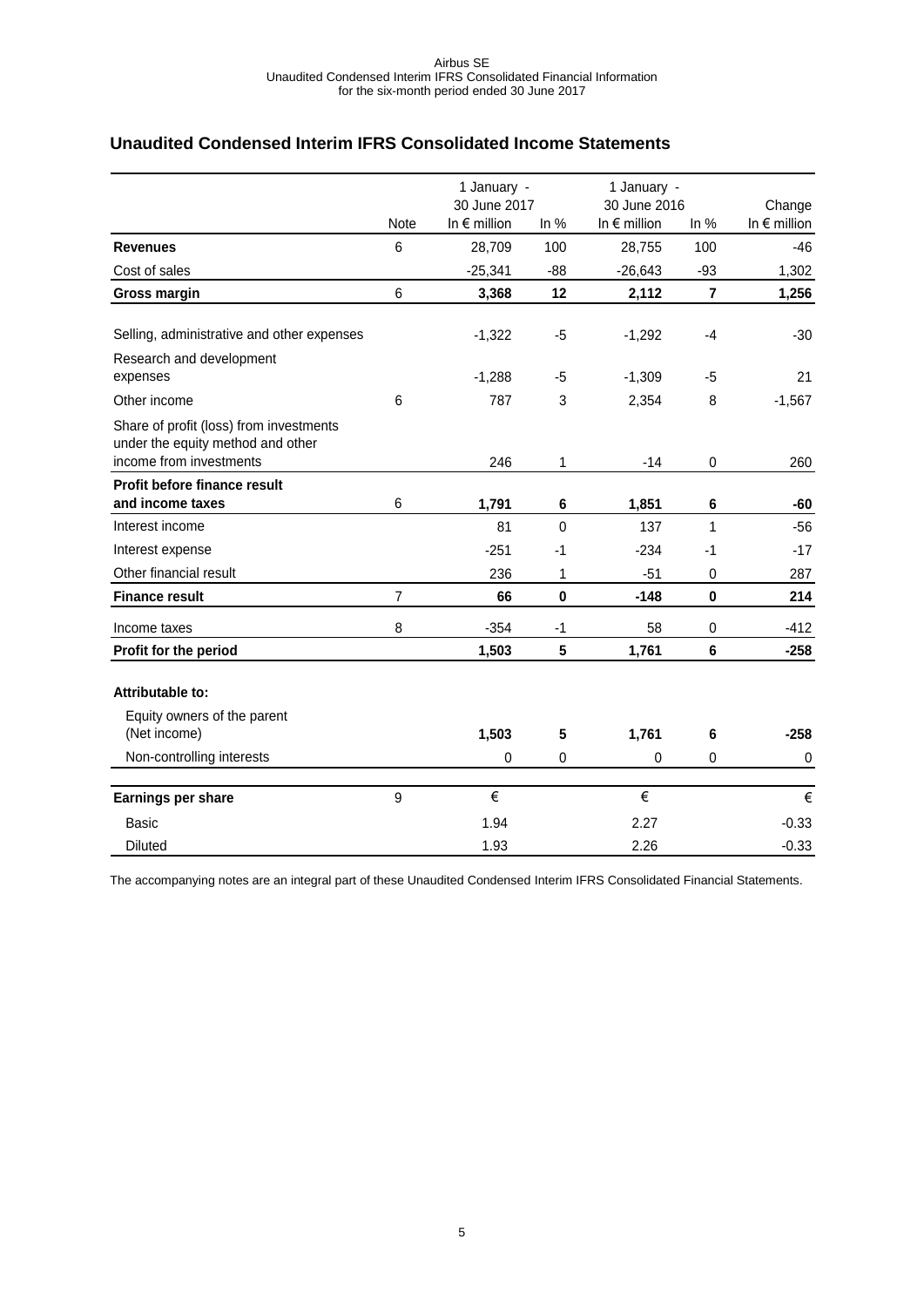# <span id="page-5-0"></span>**Unaudited Condensed Interim IFRS Consolidated Income Statements for the second quarter of 2017 and 2016**

|                                                                                                         | 1 April -       |                                       | 1 April -               |                                       |              |                                 |
|---------------------------------------------------------------------------------------------------------|-----------------|---------------------------------------|-------------------------|---------------------------------------|--------------|---------------------------------|
|                                                                                                         | <b>Note</b>     | 30 June 2017<br>In $\epsilon$ million | In $%$                  | 30 June 2016<br>In $\epsilon$ million | In $%$       | Change<br>In $\epsilon$ million |
| <b>Revenues</b>                                                                                         | $6\phantom{1}6$ | 15,721                                | 100                     | 16,572                                | 100          | $-851$                          |
| Cost of sales                                                                                           |                 | $-13,638$                             | $-87$                   | $-15,903$                             | $-96$        | 2,265                           |
| <b>Gross margin</b>                                                                                     | 6               | 2,083                                 | 13                      | 669                                   | 4            | 1,414                           |
| Selling, administrative and other expenses                                                              |                 | $-678$                                | $-4$                    | $-641$                                | $-4$         | $-37$                           |
| Research and development<br>expenses                                                                    |                 | $-740$                                | $-5$                    | $-762$                                | -5           | 22                              |
| Other income                                                                                            | 6               | 84                                    | 1                       | 2,269                                 | 14           | $-2,185$                        |
| Share of profit (loss) from investments<br>under the equity method and other<br>income from investments |                 | 190                                   | 1                       | $-46$                                 | 0            | 236                             |
| Profit before finance result                                                                            |                 |                                       |                         |                                       |              |                                 |
| and income taxes                                                                                        | 6               | 939                                   | 6                       | 1,489                                 | 9            | $-550$                          |
| Interest income                                                                                         |                 | 42                                    | $\mathbf{0}$            | 62                                    | $\mathbf{0}$ | $-20$                           |
| Interest expense                                                                                        |                 | $-124$                                | $-1$                    | $-91$                                 | 0            | $-33$                           |
| Other financial result                                                                                  |                 | 354                                   | 3                       | $-312$                                | $-2$         | 666                             |
| <b>Finance result</b>                                                                                   | 7               | 272                                   | $\overline{\mathbf{2}}$ | $-341$                                | $-2$         | 613                             |
| Income taxes                                                                                            | 8               | $-317$                                | $-2$                    | 215                                   | 1            | $-532$                          |
| Profit for the period                                                                                   |                 | 894                                   | 6                       | 1,363                                 | 8            | $-469$                          |
| Attributable to:<br>Equity owners of the parent                                                         |                 |                                       |                         |                                       |              |                                 |
| (Net income)                                                                                            |                 | 894                                   | 6                       | 1,362                                 | 8            | $-468$                          |
| Non-controlling interests                                                                               |                 | $\mathbf 0$                           | 0                       | 1                                     | 0            | $-1$                            |
| Earnings per share                                                                                      | 9               | €                                     |                         | €                                     |              | €                               |
| Basic                                                                                                   |                 | 1.16                                  |                         | 1.76                                  |              | $-0.60$                         |
| <b>Diluted</b>                                                                                          |                 | 1.15                                  |                         | 1.75                                  |              | $-0.60$                         |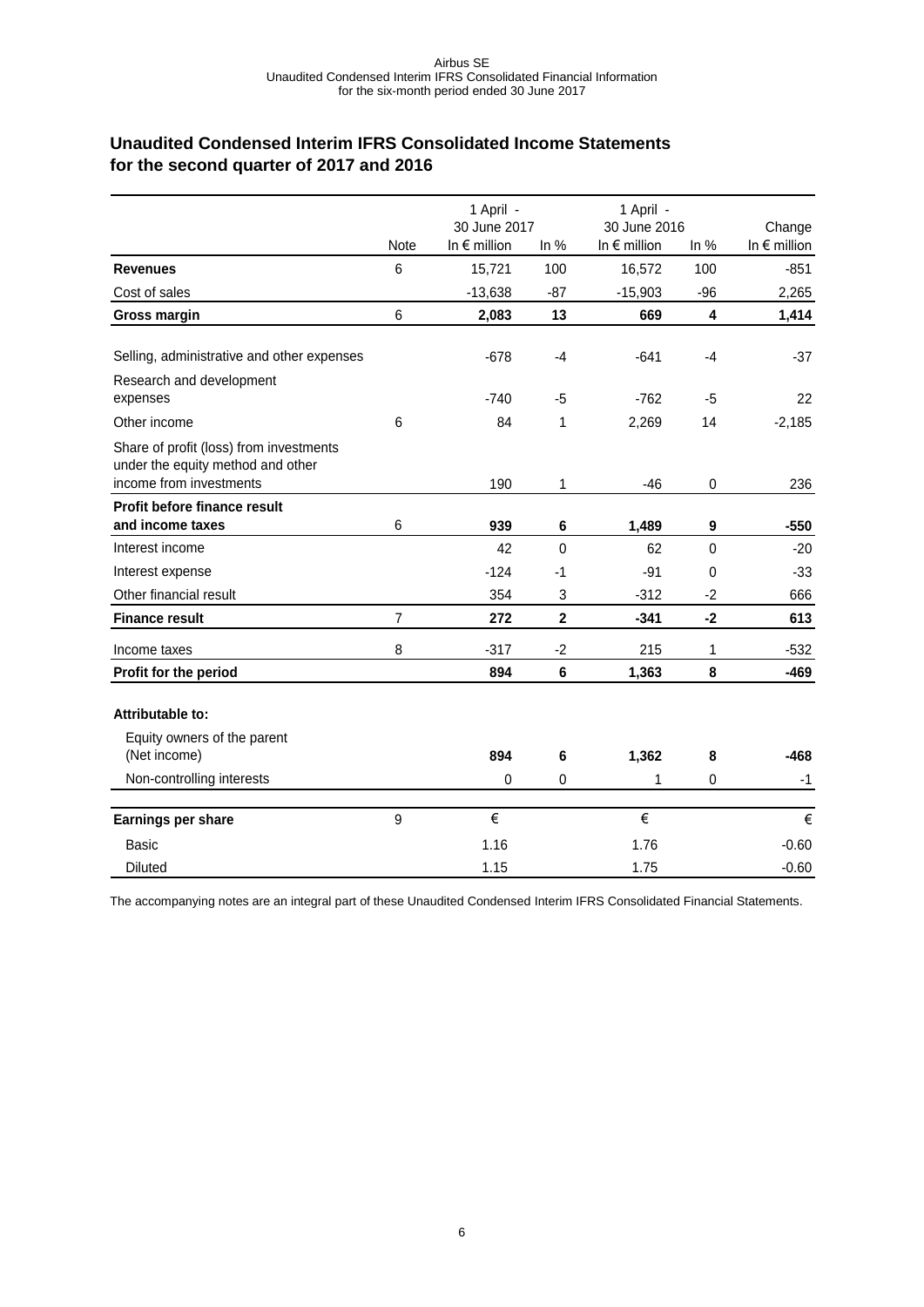# <span id="page-6-0"></span>**Unaudited Condensed Interim IFRS Consolidated Statements of Comprehensive Income**

|                                                                                                                       | 1 January -  | 1 January -  |
|-----------------------------------------------------------------------------------------------------------------------|--------------|--------------|
| (In $\epsilon$ million)                                                                                               | 30 June 2017 | 30 June 2016 |
|                                                                                                                       |              |              |
| Profit for the period                                                                                                 | 1,503        | 1,761        |
| Items that will not be reclassified to profit or loss:                                                                |              |              |
| Remeasurement of the defined benefit pension plans                                                                    | 362          | $-1,711$     |
| Share of remeasurement of the defined benefit pension plans<br>from investments accounted for under the equity method | 5            | -6           |
| Income tax relating to items that will not be reclassified                                                            | $-113$       | 496          |
|                                                                                                                       |              |              |
| Items that may be reclassified to profit or loss:                                                                     |              |              |
| Foreign currency translation differences for foreign operations                                                       | $-314$       | $-284$       |
| Change in fair value of cash flow hedges                                                                              | 6,746        | 2,040        |
| Change in fair value of available-for-sale financial assets                                                           | 129          | $-141$       |
| Share of changes in other comprehensive income<br>from investments accounted for under the equity method              | $-13$        | $-27$        |
| Income tax relating to items that may be reclassified                                                                 | $-1,954$     | $-626$       |
| Other comprehensive income, net of tax                                                                                | 4,848        | $-259$       |
| Total comprehensive income of the period                                                                              | 6,351        | 1,502        |
| Attributable to:                                                                                                      |              |              |
| Equity owners of the parent                                                                                           | 6,326        | 1,487        |
| Non-controlling interests                                                                                             | 25           | 15           |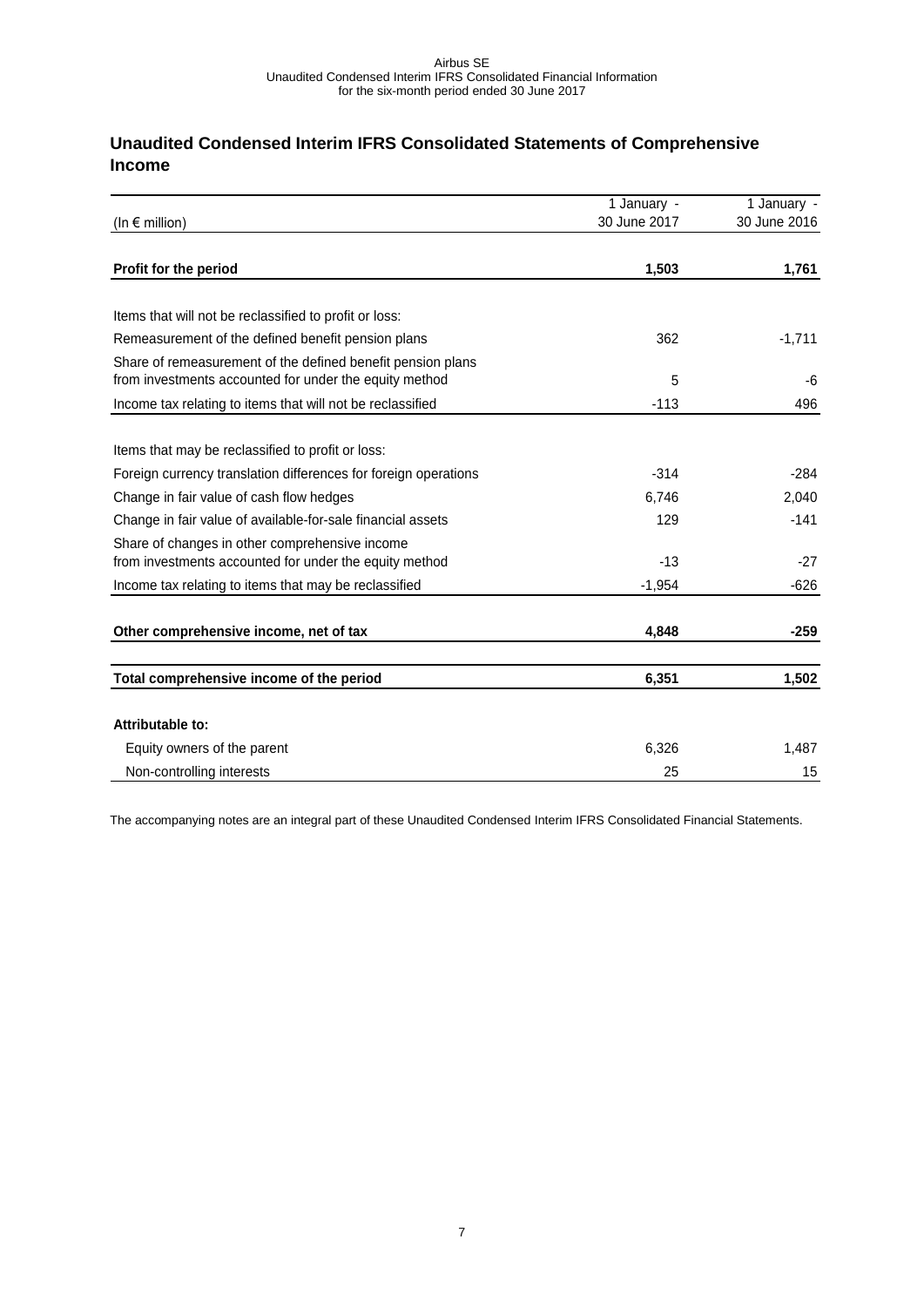# <span id="page-7-0"></span>**Unaudited Condensed Interim IFRS Consolidated Statements of Comprehensive Income for the second quarter of 2017 and 2016**

|                                                                                                                       | 1 April -    | 1 April -    |
|-----------------------------------------------------------------------------------------------------------------------|--------------|--------------|
| (In $\epsilon$ million)                                                                                               | 30 June 2017 | 30 June 2016 |
|                                                                                                                       |              |              |
| Profit for the period                                                                                                 | 894          | 1,363        |
|                                                                                                                       |              |              |
| Items that will not be reclassified to profit or loss:                                                                |              |              |
| Remeasurement of the defined benefit pension plans                                                                    | 297          | $-1,001$     |
| Share of remeasurement of the defined benefit pension plans<br>from investments accounted for under the equity method | $-1$         | -3           |
| Income tax relating to items that will not be reclassified                                                            | $-74$        | 277          |
|                                                                                                                       |              |              |
| Items that may be reclassified to profit or loss:                                                                     |              |              |
| Foreign currency translation differences for foreign operations                                                       | $-277$       | $-37$        |
| Change in fair value of cash flow hedges                                                                              | 4,928        | $-1,503$     |
| Change in fair value of available-for-sale financial assets                                                           | 76           | $-239$       |
| Share of changes in other comprehensive income<br>from investments accounted for under the equity method              | $-4$         | $-7$         |
| Income tax relating to items that may be reclassified                                                                 | $-1,441$     | 449          |
|                                                                                                                       |              |              |
| Other comprehensive income, net of tax                                                                                | 3,504        | $-2,064$     |
|                                                                                                                       |              |              |
| Total comprehensive income of the period                                                                              | 4,398        | $-701$       |
|                                                                                                                       |              |              |
| Attributable to:                                                                                                      |              |              |
| Equity owners of the parent                                                                                           | 4,383        | $-720$       |
| Non-controlling interests                                                                                             | 15           | 19           |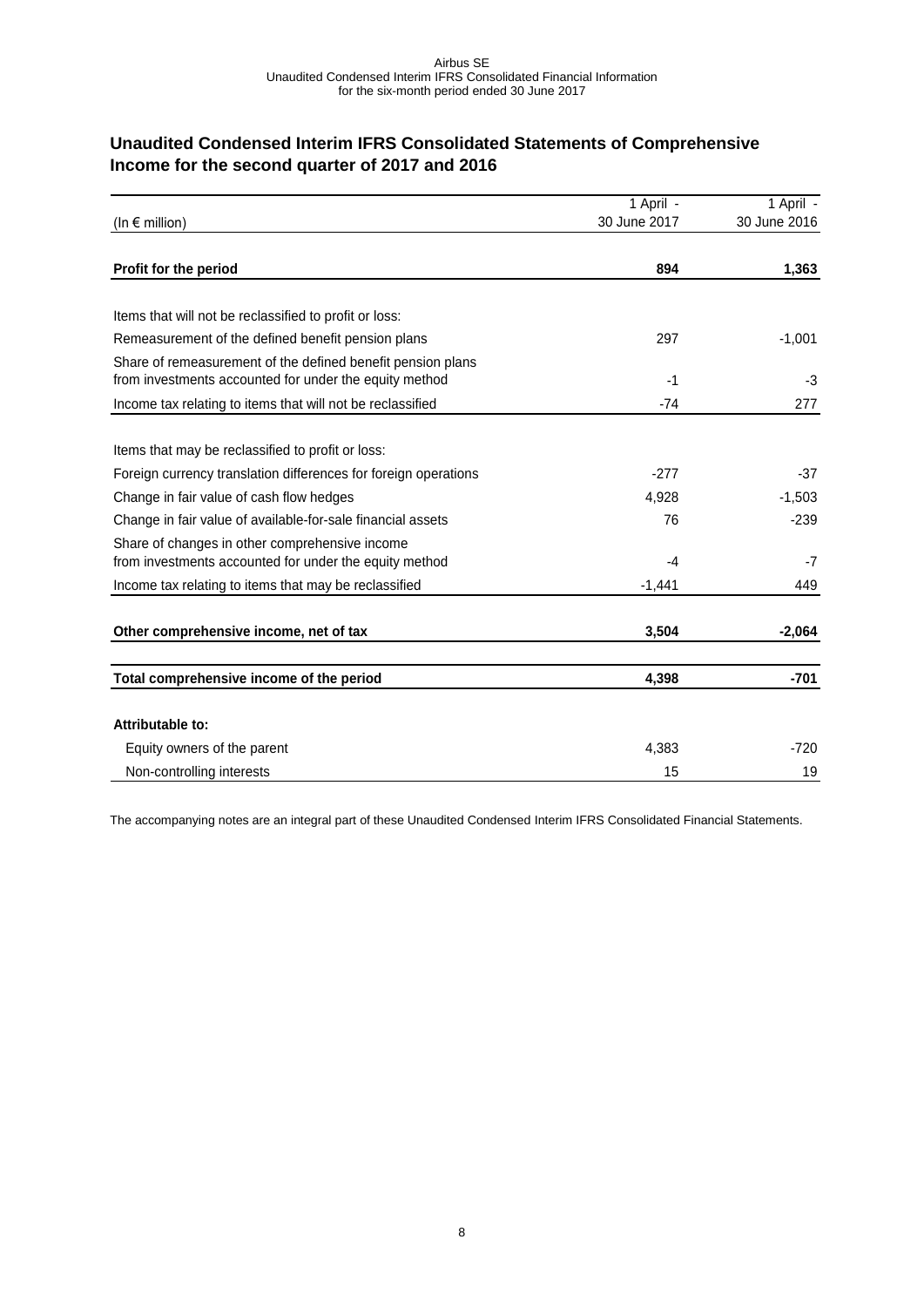## <span id="page-8-0"></span>**Unaudited Condensed Interim IFRS Consolidated Statements of Financial Position**

|                                                     |      | 30 June 2017          |             | 31 December 2016      |                | Change                |                          |
|-----------------------------------------------------|------|-----------------------|-------------|-----------------------|----------------|-----------------------|--------------------------|
|                                                     | Note | In $\epsilon$ million | In $%$      | In $\epsilon$ million | In $%$         | In $\epsilon$ million | In $%$                   |
| <b>Assets</b>                                       |      |                       |             |                       |                |                       |                          |
| <b>Non-current assets</b>                           |      |                       |             |                       |                |                       |                          |
| Intangible assets                                   | 10   | 11,679                | 10          | 12,068                | 11             | $-389$                | $-3$                     |
| Property, plant and equipment                       | 10   | 16,554                | 15          | 16,918                | 15             | $-364$                | $-2$                     |
| Investments accounted for under the equity method   | 11   | 1,500                 | 1           | 1,608                 | 2              | $-108$                | $-7$                     |
| Other investments and other long-term               |      |                       |             |                       |                |                       |                          |
| financial assets                                    | 12   | 4,238                 | 4           | 3,655                 | 3              | 583                   | 16                       |
| Non-current other financial assets                  | 14   | 1,487                 | 1           | 976                   | 1              | 511                   | 52                       |
| Non-current other assets                            | 15   | 2,387                 | 2           | 2,358                 | 2              | 29                    | $\overline{1}$           |
| Deferred tax assets                                 |      | 6,026                 | 5           | 7,557                 | 7              | $-1,531$              | $-20$                    |
| Non-current securities                              | 18   | 10,091                | 9           | 9,897                 | 9              | 194                   | $\overline{c}$           |
|                                                     |      | 53,962                | 47          | 55,037                | 50             | -1,075                | $-2$                     |
| <b>Current assets</b>                               |      |                       |             |                       |                |                       |                          |
| Inventories                                         | 13   | 34,789                | 31          | 29,688                | 27             | 5,101                 | 17                       |
| Trade receivables                                   |      | 8,119                 | 7           | 8,101                 | $\overline{7}$ | 18                    | 0                        |
| Current portion of other long-term financial assets | 12   | 473                   | 1           | 522                   | 1              | -49                   | -9                       |
| Current other financial assets                      | 14   | 1,591                 | 1           | 1,257                 | 1              | 334                   | 27                       |
| Current other assets                                | 15   | 3,399                 | 3           | 2,576                 | 2              | 823                   | 32                       |
| Current tax assets                                  |      | 885                   | 1           | 1,110                 | 1              | $-225$                | $-20$                    |
| <b>Current securities</b>                           | 18   | 1,363                 | 1           | 1,551                 | 1              | $-188$                | $-12$                    |
| Cash and cash equivalents                           | 18   | 7,887                 | 7           | 10,143                | 9              | $-2,256$              | $-22$                    |
|                                                     |      | 58,506                | 52          | 54,948                | 49             | 3,558                 | $6\phantom{1}6$          |
| Assets and disposal group of assets                 |      |                       |             |                       |                |                       |                          |
| classified as held for sale                         | 3    | 965                   | 1           | 1,148                 | 1              | $-183$                | -16                      |
| <b>Total assets</b>                                 |      | 113,433               | 100         | 111.133               | 100            | 2,300                 | $\overline{2}$           |
|                                                     |      |                       |             |                       |                |                       |                          |
| Total equity <sup>(1)</sup>                         |      |                       |             |                       |                |                       |                          |
| Equity attributable to equity owners of the parent  |      |                       |             |                       |                |                       |                          |
| Capital stock                                       |      | 775                   | 1           | 773                   | 0              | 2                     | 0                        |
| Reserves                                            |      | 8,553                 | 8           | 7,732                 | 7              | 821                   | 11                       |
| Accumulated other comprehensive income              |      | $-276$                | 0           | $-4,845$              | -4             | 4,569                 | $-94$                    |
| <b>Treasury shares</b>                              |      | -3                    | 0           | -3                    | 0              | 0                     | 0                        |
|                                                     |      | 9,049                 | 9           | 3,657                 | 3              | 5,392                 | 147                      |
| Non-controlling interests                           |      | -5                    | $\mathbf 0$ | -5                    | $\mathbf 0$    | 0                     | 0                        |
|                                                     | 16   | 9.044                 | 9           | 3,652                 | 3              | 5,392                 | 148                      |
| <b>Liabilities</b>                                  |      |                       |             |                       |                |                       |                          |
| <b>Non-current liabilities</b>                      |      |                       |             |                       |                |                       |                          |
| Non-current provisions                              | 17   | 10,353                | 9           | 10,826                | 10             | -473                  | -4                       |
| Long-term financing liabilities                     | 18   | 9,764                 | 9           | 8,791                 | 8              | 973                   | 11                       |
| Non-current other financial liabilities             | 14   | 8,831                 | 8           | 13,313                | 12             | $-4,482$              | $-34$                    |
| Non-current other liabilities                       | 15   | 17,199                | 15          | 16,567                | 15             | 632                   | 4                        |
| Deferred tax liabilities                            |      | 2,041                 | 2           | 1,292                 | 1              | 749                   | 58                       |
|                                                     |      | 48,188                | 43          | 50,789                | 46             | $-2,601$              | $-5$                     |
| <b>Current liabilities</b>                          |      |                       |             |                       |                |                       |                          |
| <b>Current provisions</b>                           | 17   | 5,360                 | 5           | 6,143                 | 5              | $-783$                | $-13$                    |
| Short-term financing liabilities                    | 18   | 1,678                 | 1           | 1,687                 | $\overline{c}$ | -9                    | $-1$                     |
| <b>Trade liabilities</b>                            |      | 13,510                | 12          | 12,532                | 11             | 978                   | 8                        |
| <b>Current tax liabilities</b>                      |      | 1,044                 | 1           | 1,126                 | 1              | $-82$                 | $-7$                     |
| Current other financial liabilities                 | 14   | 3,844                 | 3           | 5,761                 | $\,$ 5 $\,$    | $-1,917$              | $-33$                    |
| <b>Current other liabilities</b>                    | 15   | 30,282                | 27          | 28,452                | 26             | 1,830                 | 6                        |
| Disposal group of liabilities                       |      | 55,718                | 49          | 55,701                | 50             | 17                    | $\mathbf 0$              |
| classified as held for sale                         | 3    | 483                   | 0           | 991                   | 1              | $-508$                | -51                      |
| <b>Total liabilities</b>                            |      | 104,389               | 92          | 107,481               | 97             | $-3,092$              |                          |
| <b>Total equity and liabilities</b>                 |      | 113,433               | 101         | 111,133               | 100            | 2,300                 | $-3$<br>$\boldsymbol{2}$ |
|                                                     |      |                       |             |                       |                |                       |                          |

(1) As of 30 June 2017, the accumulated other comprehensive income, previously classified within equity relating to assets and disposal groups classified as held for sale, amounts to €-86 million.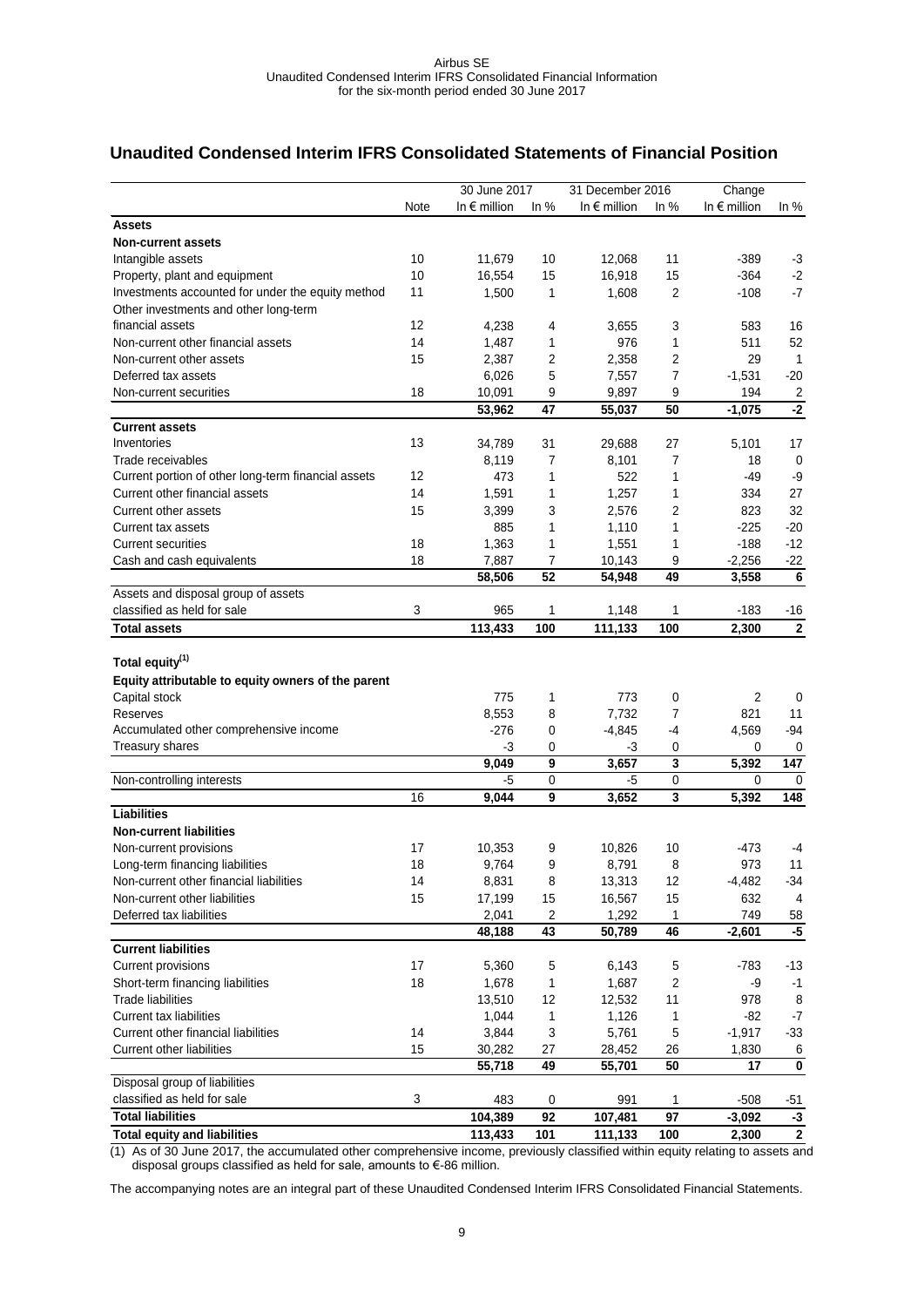# <span id="page-9-0"></span>**Unaudited Condensed Interim IFRS Consolidated Statements of Cash Flows**

| (In $\epsilon$ million)                                                                          | Note | 1 January -<br>30 June 2017 | 1 January -<br>30 June 2016 |
|--------------------------------------------------------------------------------------------------|------|-----------------------------|-----------------------------|
| Profit for the period attributable to equity owners of the parent (Net income)                   |      | 1,503                       | 1,761                       |
| Profit (loss) for the period attributable to non-controlling interests                           |      | 0                           | 0                           |
| Adjustments to reconcile profit for the period to cash provided by operating activities          |      |                             |                             |
| Depreciation and amortization                                                                    |      | 1,086                       | 1,073                       |
| Valuation adjustments                                                                            |      | $-157$                      | 111                         |
| Deferred tax expense (income)                                                                    |      | 170                         | $-494$                      |
| Change in income tax assets, income tax liabilities and provisions for income tax                |      | 150                         | 143                         |
| Results on disposals of non-current assets                                                       |      | -764                        | $-1,828$                    |
| Results of companies accounted for under the equity method                                       |      | $-146$                      | 21                          |
| Change in current and non-current provisions                                                     |      | -477                        | 493                         |
| Reimbursement from / contribution to plan assets                                                 |      | $-146$                      | $-174$                      |
| Change in other operating assets and liabilities                                                 |      | $-3,139$                    | $-2,497$                    |
| Cash (used for) operating activities                                                             | 18   | $-1,920$                    | $-1,391$                    |
| <i><b>Investment activities</b></i>                                                              |      |                             |                             |
| - Purchases of intangible assets, PPE                                                            |      | $-1,060$                    | $-1,259$                    |
| - Proceeds from disposals of intangible assets, PPE                                              |      | 86                          | 19                          |
| - Acquisitions of subsidiaries and joint ventures (net of cash)                                  |      | 0                           | $-117$                      |
| - Proceeds from disposals of subsidiaries (net of cash)                                          |      | 740                         | 732                         |
| - Payments for investments in associates and other<br>investments and long-term financial assets |      | $-501$                      | $-261$                      |
| - Proceeds from disposals of associates and other<br>investments and long-term financial assets  |      | 379                         | 37                          |
| - Dividends paid by companies valued at equity                                                   |      | 19                          | 17                          |
| Disposal of assets, liabilities and disposal group classified as held for sale                   |      | 0                           | 1,527                       |
| Change in securities                                                                             |      | $-149$                      | 306                         |
| Cash (used for) provided by investing activities                                                 | 18   | $-486$                      | 1,001                       |
| <b>Financing activities</b>                                                                      |      |                             |                             |
| Change in long-term and short-term financing liabilities                                         |      | 1,512                       | 3,426                       |
| Cash distribution to Airbus SE shareholders                                                      |      | $-1,043$                    | $-1,008$                    |
| Dividends paid to non-controlling interests                                                      |      | -2                          | -1                          |
| Changes in capital and non-controlling interests                                                 |      | 79                          | 53                          |
| Share buyback                                                                                    |      | 0                           | $-736$                      |
| Cash provided by financing activities                                                            | 18   | 546                         | 1,734                       |
| Effect of foreign exchange rate changes on cash and cash equivalents                             |      | $-170$                      | $-35$                       |
| Net (decrease) increase of cash and cash equivalents                                             |      | $-2,030$                    | 1,309                       |
| Cash and cash equivalents at beginning of period (1)                                             |      | 10,160                      | 6,677                       |
| Cash and cash equivalents at end of period                                                       |      | 8,130                       | 7,986                       |
| Thereof presented as cash and cash equivalents                                                   |      | 7,887                       | 7,965                       |
| Thereof presented as part of disposal groups classified as held for sale                         |      | 243                         | 21                          |

(1) The cash and cash equivalents at the beginning of the period 2017 include €17 million, which is presented as part of assets of disposal groups classified as held for sale.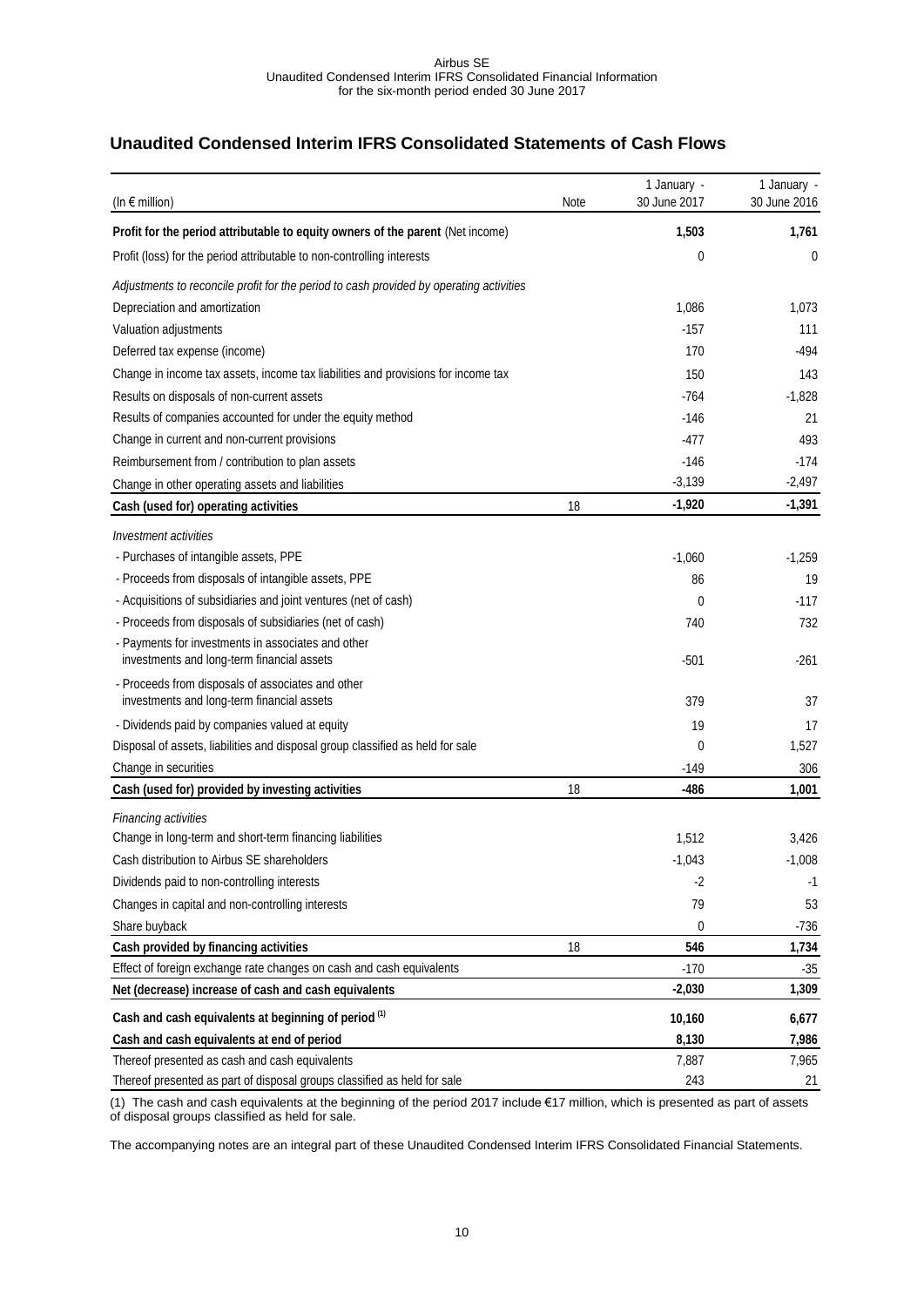# <span id="page-10-0"></span>**Unaudited Condensed Interim IFRS Consolidated Statements of Changes in Equity**

|                                               | Equity                            |                              |          |
|-----------------------------------------------|-----------------------------------|------------------------------|----------|
|                                               | attributable                      |                              |          |
|                                               | to equity owners<br>of the parent | Non-controlling<br>interests | Total    |
| (In $\epsilon$ million)                       |                                   |                              |          |
| <b>Balance at 1 January 2016</b>              | 5,966                             | $\overline{7}$               | 5,973    |
| Profit for the period                         | 1.761                             | $\Omega$                     | 1,761    |
| Other comprehensive income                    | $-274$                            | 15                           | $-259$   |
| Total comprehensive income                    | 1,487                             | 15                           | 1,502    |
| Cash distribution to shareholders / dividends | $-1,008$                          | $-1$                         | $-1,009$ |
| to non-controlling interests                  |                                   |                              |          |
| Capital increase                              | 53                                | $\Omega$                     | 53       |
| Equity transactions                           | 39                                | $-20$                        | 19       |
| Change in treasury shares                     | $-513$                            | 0                            | $-513$   |
| Share-based payment (IFRS 2)                  | 28                                | 0                            | 28       |
| Balance at 30 June 2016                       | 6,052                             | 1                            | 6,053    |
| <b>Balance at 1 January 2017</b>              | 3,657                             | -5                           | 3,652    |
| Profit for the period                         | 1,503                             | $\mathbf 0$                  | 1,503    |
| Other comprehensive income                    | 4,823                             | 25                           | 4,848    |
| Total comprehensive income                    | 6,326                             | 25                           | 6,351    |
| Cash distribution to shareholders / dividends | $-1,043$                          | $-2$                         | $-1,045$ |
| to non-controlling interests                  |                                   |                              |          |
| Capital increase                              | 79                                | $\Omega$                     | 79       |
| Equity transactions                           | $\mathbf{0}$                      | $-23$                        | $-23$    |
| Share-based payment (IFRS 2)                  | 30                                | $\mathbf 0$                  | 30       |
| Balance at 30 June 2017                       | 9,049                             | -5                           | 9,044    |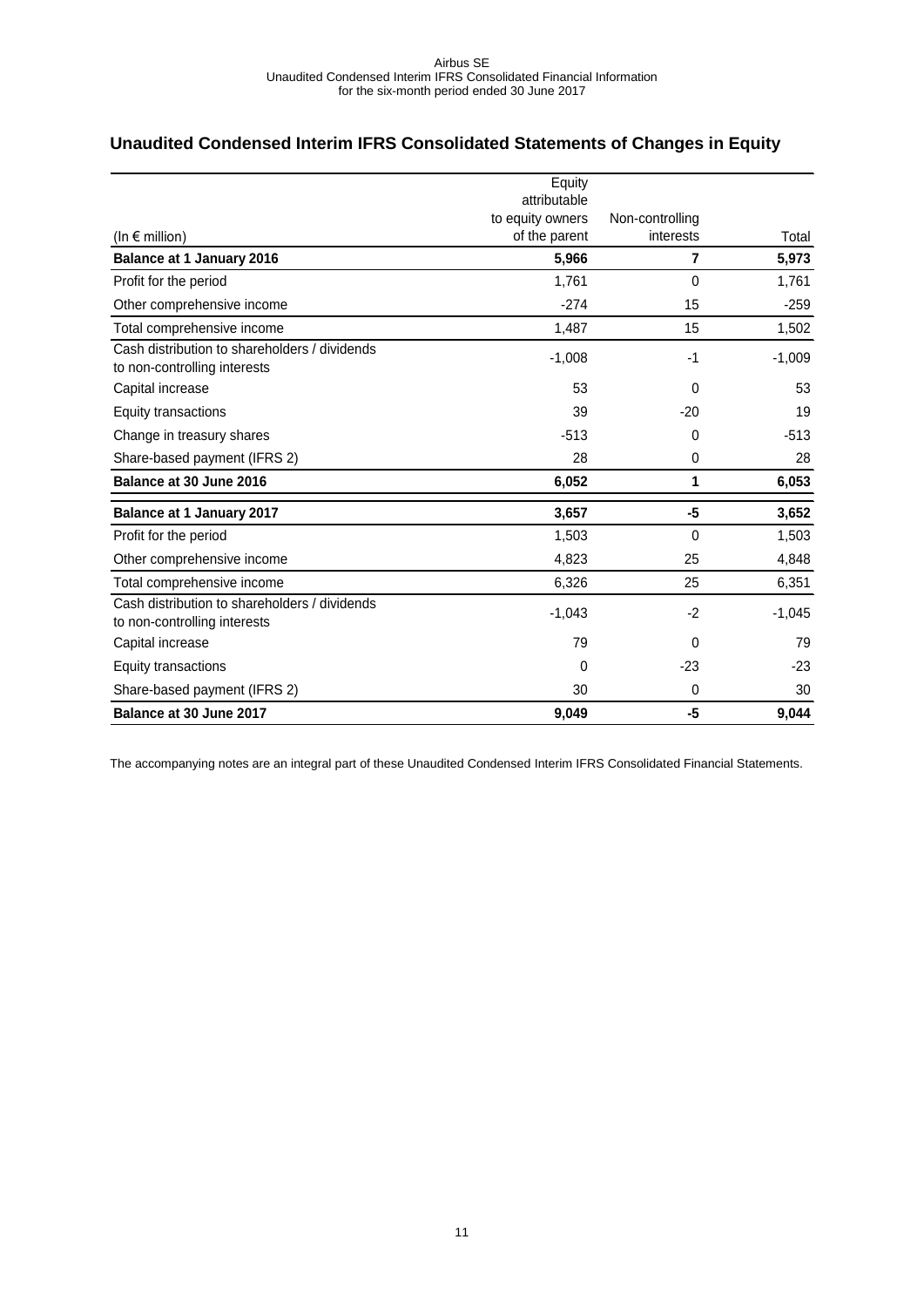# <span id="page-11-0"></span>**Notes to the Unaudited Condensed Interim IFRS Consolidated Financial Statements as at 30 June 2017**

## <span id="page-11-1"></span>**1. The Company**

The accompanying Unaudited Condensed IFRS Consolidated Financial Statements present the financial position and the results of operations of **Airbus SE** (the "Company") and its subsidiaries, a European public limited-liability company (*Societas Europaea*) with its seat (*statutaire zetel*) in Amsterdam, The Netherlands, its registered address at Mendelweg 30, 2333 CS Leiden, The Netherlands, and registered with the Dutch Commercial Register (*Handelsregister*) under number 24288945, and are prepared and reported in euro ("€"). On 1 January 2017, the Company has been further integrated by merging its Group structure with the commercial aircraft activities of Airbus, with associated restructuring measures. On 12 April 2017, the Company changed its name from Airbus Group SE to Airbus SE, following approval at the Annual General Meeting. Therefore, the Company together with its subsidiaries is referred to as "Airbus" and no longer the "Group", and the segment formerly known as Airbus is referred to as "Airbus Commercial Aircraft". In this new set-up, Airbus retains Airbus Helicopters and Airbus Defence and Space as Divisions. During 2017, Airbus will continue to report under the existing reportable segments. Airbus' core business is the manufacturing of commercial aircraft, civil and military helicopters, commercial space launch vehicles, missiles, military aircraft, satellites, defence systems and defence electronics and rendering of services related to these activities. The Unaudited Condensed IFRS Consolidated Financial Statements for the six-month period ended 30 June 2017 were authorised for issue by the Company Board of Directors on 26 July 2017.

## <span id="page-11-2"></span>**2. Accounting policies**

The Unaudited Condensed Interim Consolidated Financial Statements have been prepared in accordance with International Financial Reporting Standards ("IFRS") issued by the International Accounting Standards Board ("IASB") as endorsed by the European Union ("EU") as at 30 June 2017.

These Unaudited Condensed Interim Consolidated Financial Statements are prepared in compliance with IAS 34 and should be read in conjunction with Airbus' Consolidated Financial Statements as of 31 December 2016. Airbus' accounting policies and methods are unchanged compared to 31 December 2016.

## **Use of estimates and judgment**

In preparing Airbus' Unaudited Condensed Interim Consolidated Financial Statements, Airbus' management makes assumptions and estimates. The underlying assumptions used for the main estimates are similar to those described in Airbus' Consolidated Financial Statements as of 31 December 2016. These estimates are revised if the underlying circumstances have evolved or in light of new information.

The only exception is the estimate of income tax liabilities which is determined in the interim financial statements using the estimated average annual effective income tax rate applied to the pre-tax income of the interim period.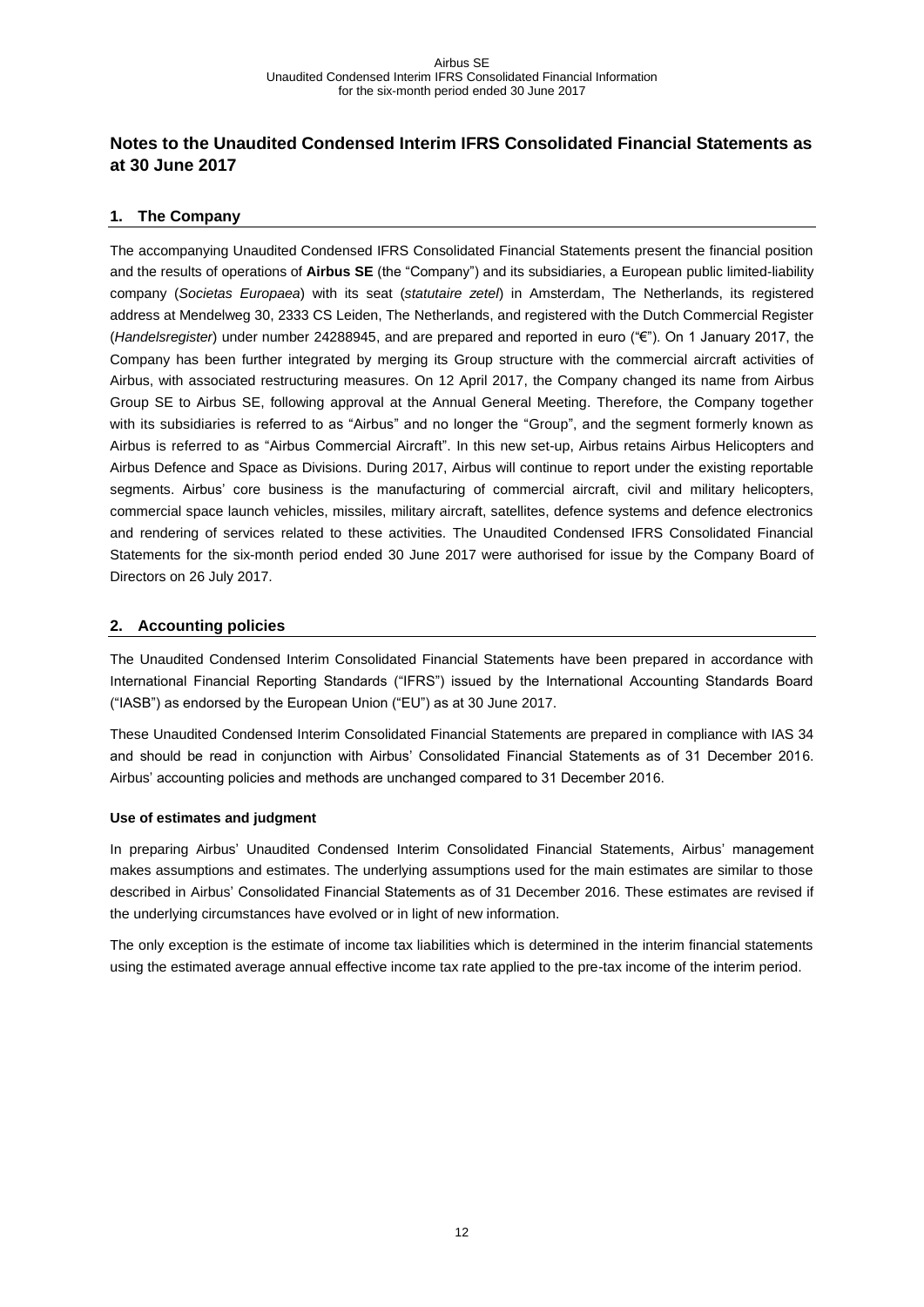#### **IFRS 15 "Revenue from contracts with customers"**

As indicated in the Consolidated Financial Statements as at 31 December 2016, IFRS 15 will replace the current revenue recognition standards.

Airbus will adopt the new standard on 1 January 2018, using the full retrospective transition method. Accordingly, the comparative 2017 results included in the 2018 financial statements will be restated, and equity will be adjusted as of 1 January 2017. Airbus will elect practical expedients for completed contracts and contract modifications.

#### *Impacts on current revenue from construction contracts*

Airbus has compared its current accounting policies and practices to the requirements of the new standard. As a result of this analysis, Airbus expects that the adoption of IFRS 15 will have a significant impact on the timing of revenue recognition on certain long-term construction contracts that are currently accounted for under IAS 11. The most significant changes will result from the following:

- In some cases the over time revenue recognition criteria are not fulfilled under IFRS 15. In particular, on A350 launch contracts, on A400M series production and certain NH90 contracts, revenue relative to the manufacture of aircraft will hence be recognised at the delivery of the aircraft to the customer.
- Measurement of the revenue will take into consideration variable consideration constraints in order to achieve high likelihood that a significant reversal of the recognised revenue will not occur in the future.
- The measure of the progress towards complete satisfaction of a performance obligation satisfied over time will be based on inputs (i.e. cost incurred) rather than on outputs (i.e. milestones achieved). On Airbus current long-term construction contracts progress is usually measured based on milestones achieved. Under IFRS 15, Airbus will measure progress of work performed using a cost-to-cost approach, whenever control of the work performed transfers to the customer over time.

#### *Impacts on current revenue from the sale of commercial aircraft*

With respect to the commercial aircraft business, other than sales made under the A350 launch contracts described above, IFRS 15 will not change the timing of recognising revenue, which will continue to be recognised when the customer takes delivery of the aircraft.

The detailed analysis of the impacts on the prior period financial statements and backlog are ongoing.

Airbus will continue to work during 2017 on the quantification of transition effects and on the design and implementation of procedures to apply the new requirements.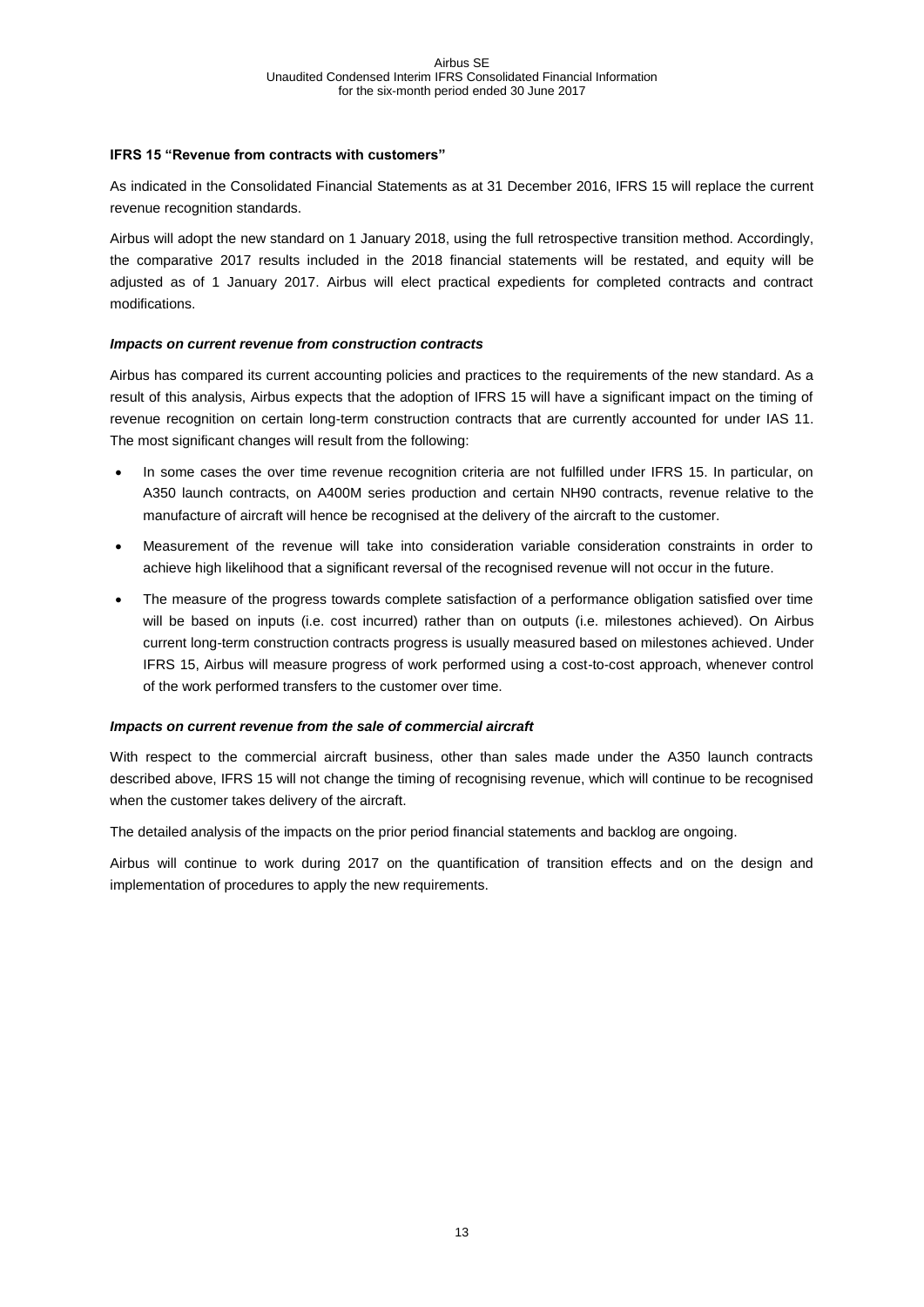## <span id="page-13-0"></span>**3. Acquisitions and disposals**

On 28 February 2017, Airbus sold its **defence electronics business**, a leading global provider of mission-critical sensors, integrated systems and services for premium defence and security applications mainly based in Ulm (Germany), to affiliates of KKR & Co. L.P. (the acquirer), a leading global investment firm. The German defence electronics business was sold for €823 million, Airbus Defence and Space recognised a net gain on sale of €560 million. The closing for the French defence electronics business will occur after full separation of the business sold from Airbus other business activities and is expected to take place in 2018. The divestment is part of the strategic review of the Airbus Defence and Space business portfolio. The assets and liabilities of this company were classified as a disposal group held for sale as of 31 December 2016.

With respect to extending security clearance for the Airbus Defence and Space business, Airbus made a 25.1% reinvestment into Hensoldt Holding Germany GmbH, a subsidiary of the acquirer which now holds the transferred business. The reinvestment took the form of an equity investment of €6 million and a shareholder loan of €109 million. In addition, the reinvestment agreement provides for a combined put/call option mechanism which is subject to full separation being achieved and will then allow the acquirer to take over Airbus' equity investment and shareholder loan at a pre-determined price at any time, and Airbus to sell them to the acquirer at that price after three years.

The purchase price allocation of the **Navtech Inc. Group ("Navtech")** ended on 9 March 2017. No adjustment was made on the goodwill which amounts to €104 million.

**Airbus Safran Launchers ("ASL")** transaction finalised over the first half-year 2017 with a final agreement on Airbus contribution balance sheet leading to €52 million additional capital gain on the period. The purchase price allocation was completed as of 30 June 2017.

#### **Assets and disposal groups classified as held for sale**

As of 30 June 2017, Airbus accounted for **assets and disposal groups of assets classified as held for sale** in the amount of €965 million (prior year-end: €1,148 million). **Disposal group of liabilities classified as held for**  sale as of 30 June 2017 amount to €483 million (prior year-end: €991 million). These amounts comprise mainly the disposal group of assets and liabilities of Vector.

On 5 July 2017, StandardAero Aviation Holdings, Inc. ("StandardAero") and Airbus entered into exclusive negotiations with respect to an acquisition by StandardAero of **Vector Aerospace Holding SAS ("Vector")** from Airbus. Vector is a global aerospace maintenance, repair and overhaul company, providing quality support for turbine engines, components, and fixed and rotary-wing aircraft. It generated revenues of €638 million in 2016 and employs approximately 2,200 people in 22 locations.

#### <span id="page-13-1"></span>**4. Related party transactions**

Airbus has entered into various transactions with related entities that have all been carried out in the normal course of business.

Airbus participates in the UK in several funded trustee-administered pension plans, some of which have BAE Systems as principal employer.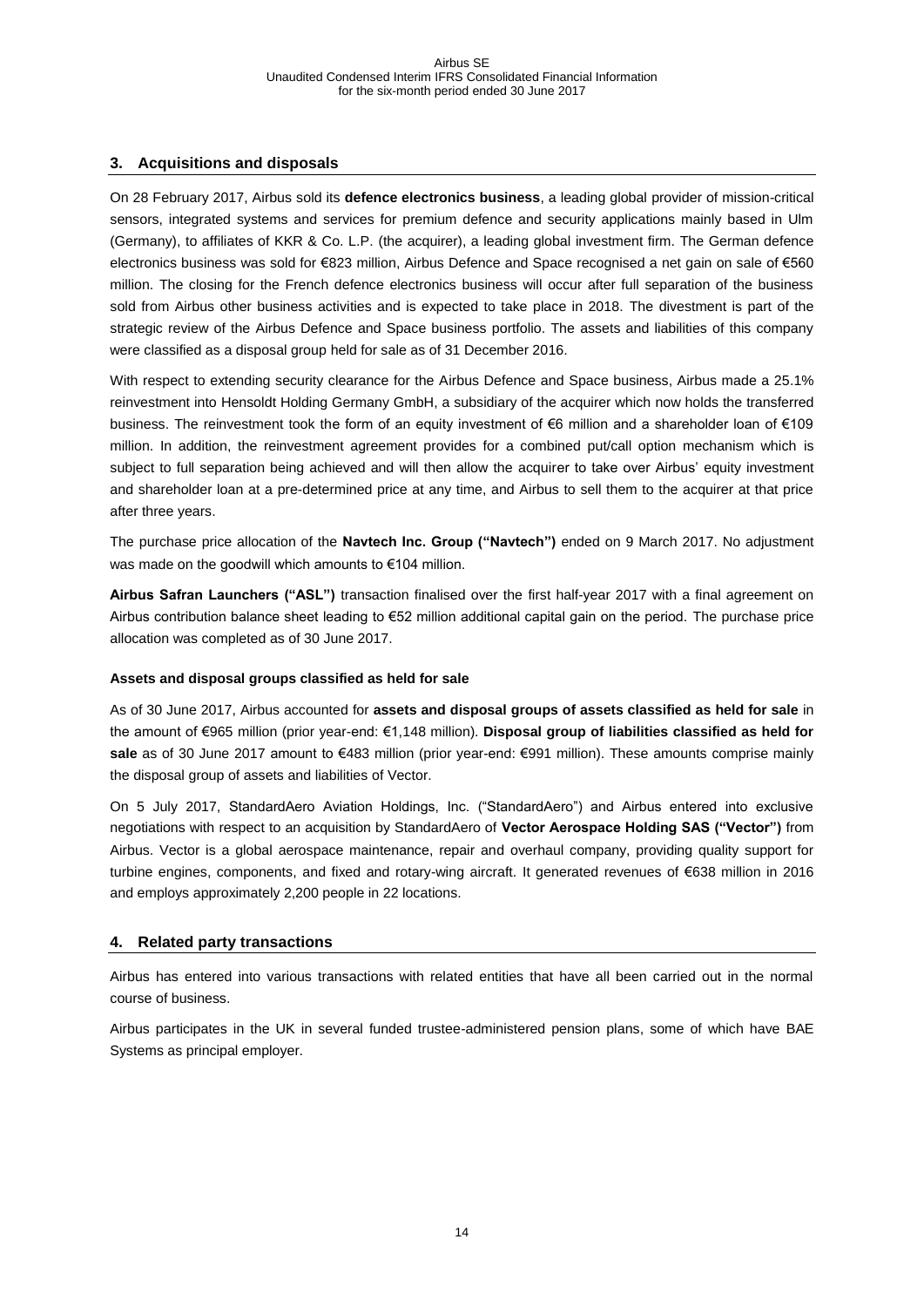## <span id="page-14-0"></span>**5. Segment information**

Airbus operates in three reportable segments which reflect the internal organizational and management structure according to the nature of the products and services provided.

- *Airbus Commercial Aircraft (formerly Airbus) —* Development, manufacturing, marketing and sale of commercial jet aircraft of more than 100 seats; aircraft conversion and related services; development, manufacturing, marketing and sale of regional turboprop aircraft and aircraft components.
- *Airbus Helicopters —* Development, manufacturing, marketing and sale of civil and military helicopters; provision of helicopter related services.
- *Airbus Defence and Space —* Military combat aircraft and training aircraft; provision of defence electronics and of global security market solutions such as integrated systems for global border security and secure communication solutions and logistics; training, testing, engineering and other related services; development, manufacturing, marketing and sale of missile systems; development, manufacturing, marketing and sale of satellites, orbital infrastructures and launchers; provision of space related services; development, manufacturing, marketing and sale of military transport aircraft and special mission aircraft and related services.

The following table presents information with respect to the Airbus' business segments. As a rule, inter-segment transfers are carried out on an arm's length basis. Inter-segment sales predominantly take place between Airbus Commercial Aircraft and Airbus Defence and Space and between Airbus Helicopters and Airbus Commercial Aircraft. The holding function of Airbus' Headquarters, the Airbus Bank and other activities not allocable to the reportable segments, combined together with consolidation effects, are disclosed in the column "Other/HQ/Conso.".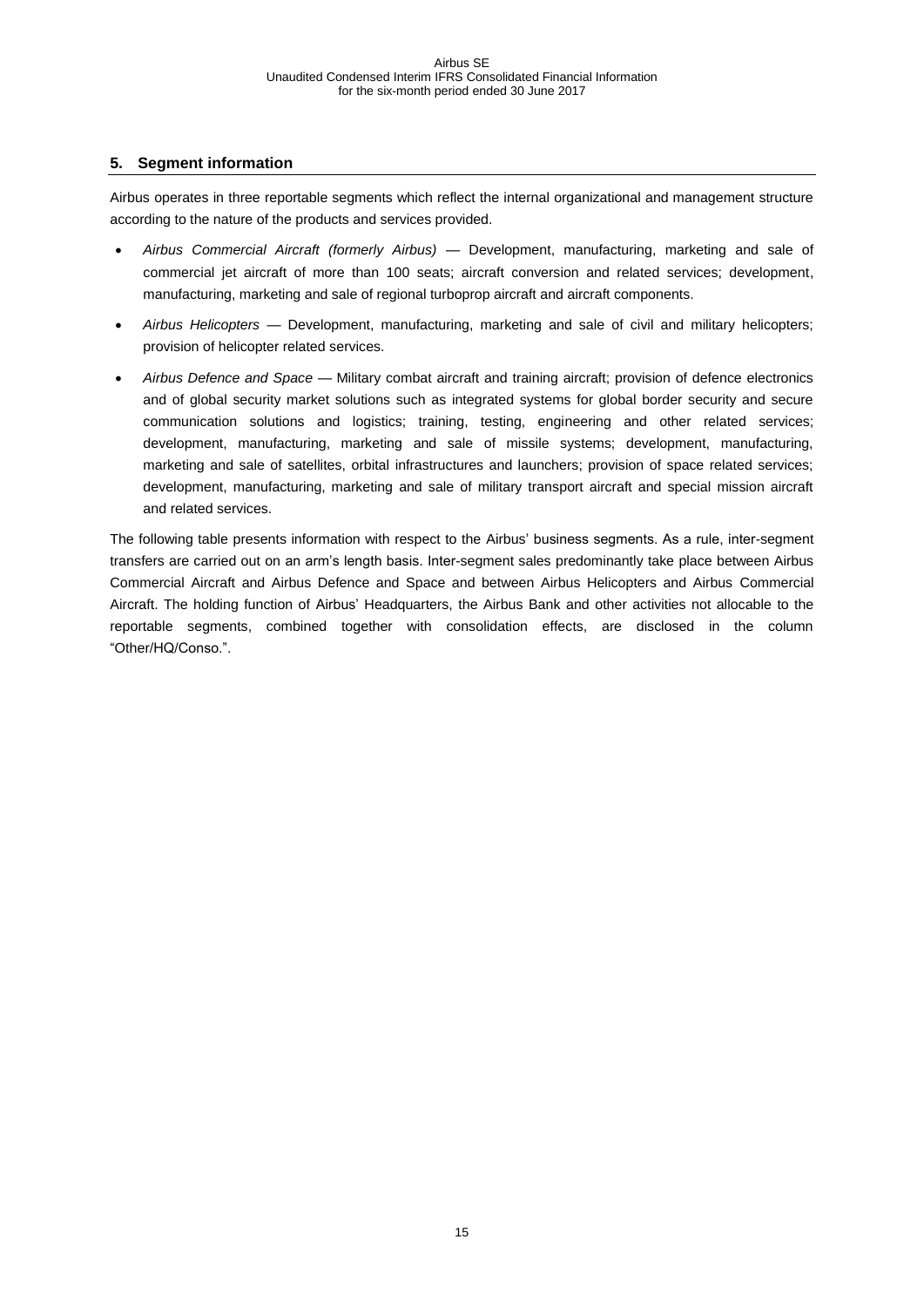|                                      | Airbus     |                    | Airbus    |          |           |              |
|--------------------------------------|------------|--------------------|-----------|----------|-----------|--------------|
|                                      | Commercial | Airbus             | Defence   | Total!   | Other/    |              |
| (In $\epsilon$ million)              | Aircraft   | <b>Helicopters</b> | and Space | segments | HQ/Conso. | Consolidated |
| Total revenues                       | 21,789     | 2,921              | 4,625     | 29,335   | 27        | 29,362       |
| Internal revenues                    | $-346$     | $-257$             | $-49$     | $-652$   | -1        | $-653$       |
| <b>Revenues</b>                      | 21,443     | 2,664              | 4,576     | 28,683   | 26        | 28,709       |
| Research and<br>development expenses | $-928$     | $-142$             | $-144$    | $-1,214$ | $-74$     | $-1,288$     |
| <b>Profit before finance</b>         |            |                    |           |          |           |              |
| result and income taxes              | 1,078      | 93                 | 816       | 1,987    | $-196$    | 1,791        |
| Finance result                       |            |                    |           |          |           | 66           |
| Income taxes                         |            |                    |           |          |           | $-354$       |
| <b>Profit for the period</b>         |            |                    |           |          |           | 1,503        |

Business segment information for the six-month period ended 30 June 2017:

Business segment information for the six-month period ended 30 June 2016:

|                                                                 | Airbus     |                    | Airbus    |              |           |              |
|-----------------------------------------------------------------|------------|--------------------|-----------|--------------|-----------|--------------|
|                                                                 | Commercial | Airbus             | Defence   | <b>Total</b> | Other/    |              |
| (In $\epsilon$ million)                                         | Aircraft   | <b>Helicopters</b> | and Space | segments     | HQ/Conso. | Consolidated |
| Total revenues                                                  | 21,061     | 2,687              | 5,440     | 29,188       | 155       | 29,343       |
| Internal revenues                                               | $-202$     | $-327$             | $-57$     | $-586$       | -2        | $-588$       |
| <b>Revenues</b>                                                 | 20,859     | 2,360              | 5,383     | 28,602       | 153       | 28,755       |
| Research and<br>development expenses                            | $-957$     | $-151$             | $-152$    | $-1,260$     | $-49$     | $-1,309$     |
| <b>Profit before finance</b><br><b>Iresult and income taxes</b> | 420        | 144                | 475       | 1,039        | 812       | 1,851        |
| Finance result                                                  |            |                    |           |              |           | $-148$       |
| Income taxes                                                    |            |                    |           |              |           | 58           |
|                                                                 |            |                    |           |              |           |              |
| <b>Profit for the period</b>                                    |            |                    |           |              |           | 1,761        |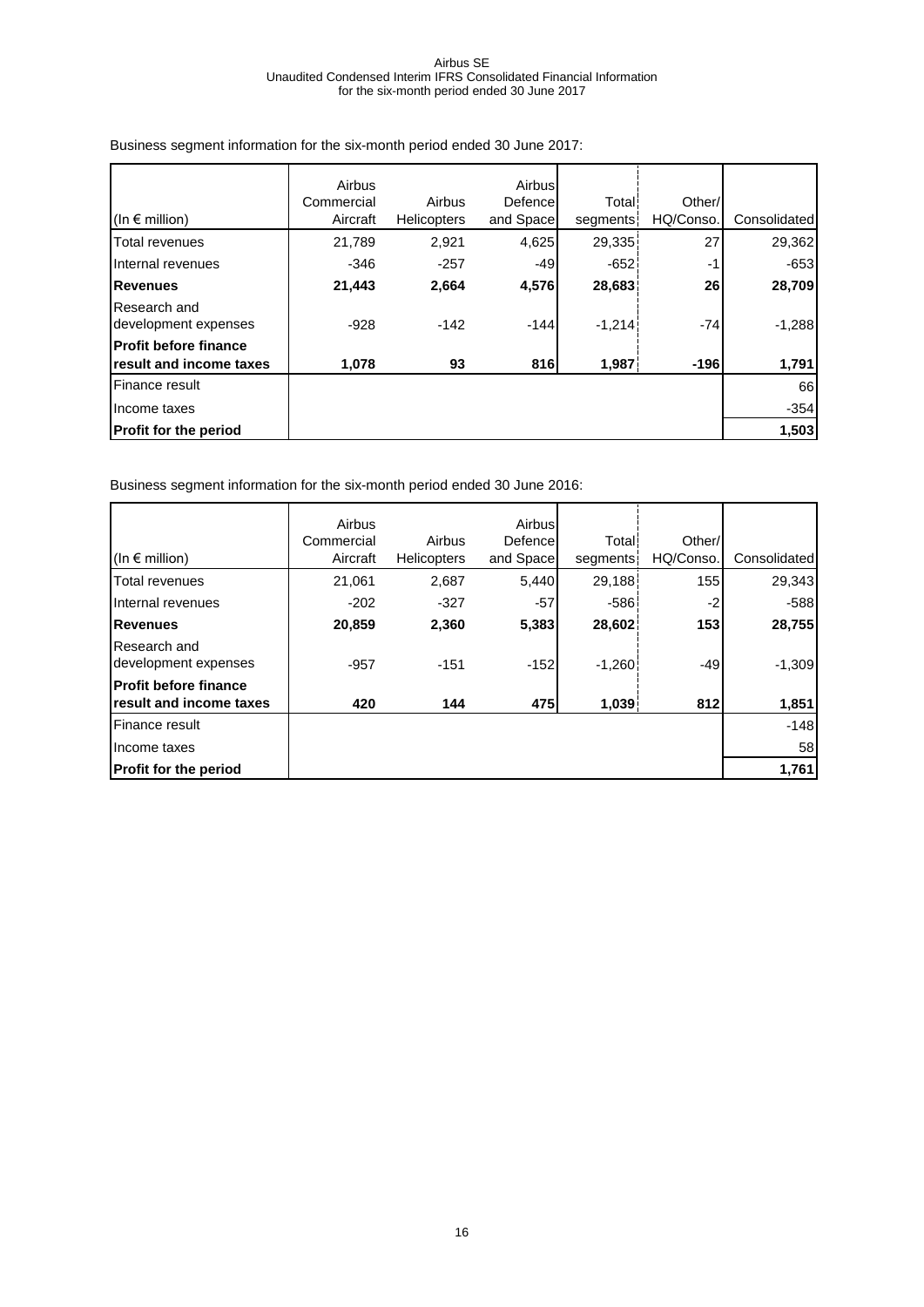#### <span id="page-16-0"></span>**6. Revenues, gross margin and profit before finance result and income taxes**

**Revenues** of €28,709 million (first half-year 2016: €28,755 million) are stable compared to previous year. The decrease in Airbus Defence and Space (€-815 million) was primarily due to perimeter changes and partially offset by an increase at Airbus Commercial Aircraft (€+728 million) mostly driven by a favourable foreign exchange impact.

The **gross margin** increased by €+1,256 million to €3,368 million compared to €2,112 million in the first half-year 2016, mainly at Airbus Defence and Space and Airbus Commercial Aircraft, principally due to a lower net charge related to the A400M (€70 million, compared to first half-year 2016 €1,026 million) and the A350 XWB programmes (€0 million, compared to first half-year 2016 €385 million), respectively. The gross margin rate increased from 7.3% to 11.7%.

In the first six months 2017, Airbus Commercial Aircraft has delivered 30 A350 XWB aircraft. Order cancellations to the end of June 2017 have been reflected in the financial statements.

The industrial ramp-up is progressing and associated risks continue to be closely monitored in line with the schedule, aircraft performance and overall cost envelope, as per customer's commitment. Despite the progress made, challenges remain with recurring cost convergence as the ramp-up accelerates.

8 A400M aircraft were delivered during the first half-year 2017. In total, 46 aircraft have now been delivered to the customer as of 30 June 2017.

Industrial efficiency and military capabilities remain a challenge for the A400M programme. In the first half-year 2017, Airbus continued with development activities toward achieving the revised capability roadmap shared with the customer, however achievement of contractual technical capabilities remains highly challenging.

As a result of the 2016 detailed contract reviews, Airbus Defence and Space had recorded a charge of €2,210 million (thereof €1,026 million in the first half-year 2016). As at 30 June 2017, the operational and commercial assumptions that were retained in 2016 remain current best management assessment. The update of the provision during the first half-year 2017 reflects price escalation and cash impacts of current year deliveries, leading to a charge of €70 million.

Given the order of magnitude on the cumulative programme loss, the Board of Directors mandated the management in February 2017 to re-engage with customers to cap the remaining exposure. Related discussions with the customer are in progress. Challenges remain on development of contractual technical capabilities and the associated costs, on securing sufficient export orders in time, on cost reductions and commercial exposure, which could all impact significantly the programme. The A400M contractual SOC 1, SOC 1.5 and SOC 2 milestones remain to be achieved. SOC 1 fell due end October 2013, SOC 1.5 fell due end December 2014, and SOC 2 end of December 2015. The associated termination rights became exercisable by OCCAR on 1 November 2014, 1 January 2016, and 1 January 2017, respectively. Management judges that it is highly unlikely that any of these termination rights will be exercised.

**The profit before finance result and income taxes** decreased by €-60 million to €1,791 million compared to €1,851 million in the first six months 2016, mainly driven by an decrease in other income, partly offset by the increase in gross margin and share of profit (loss) from investments under the equity method and other income from investments.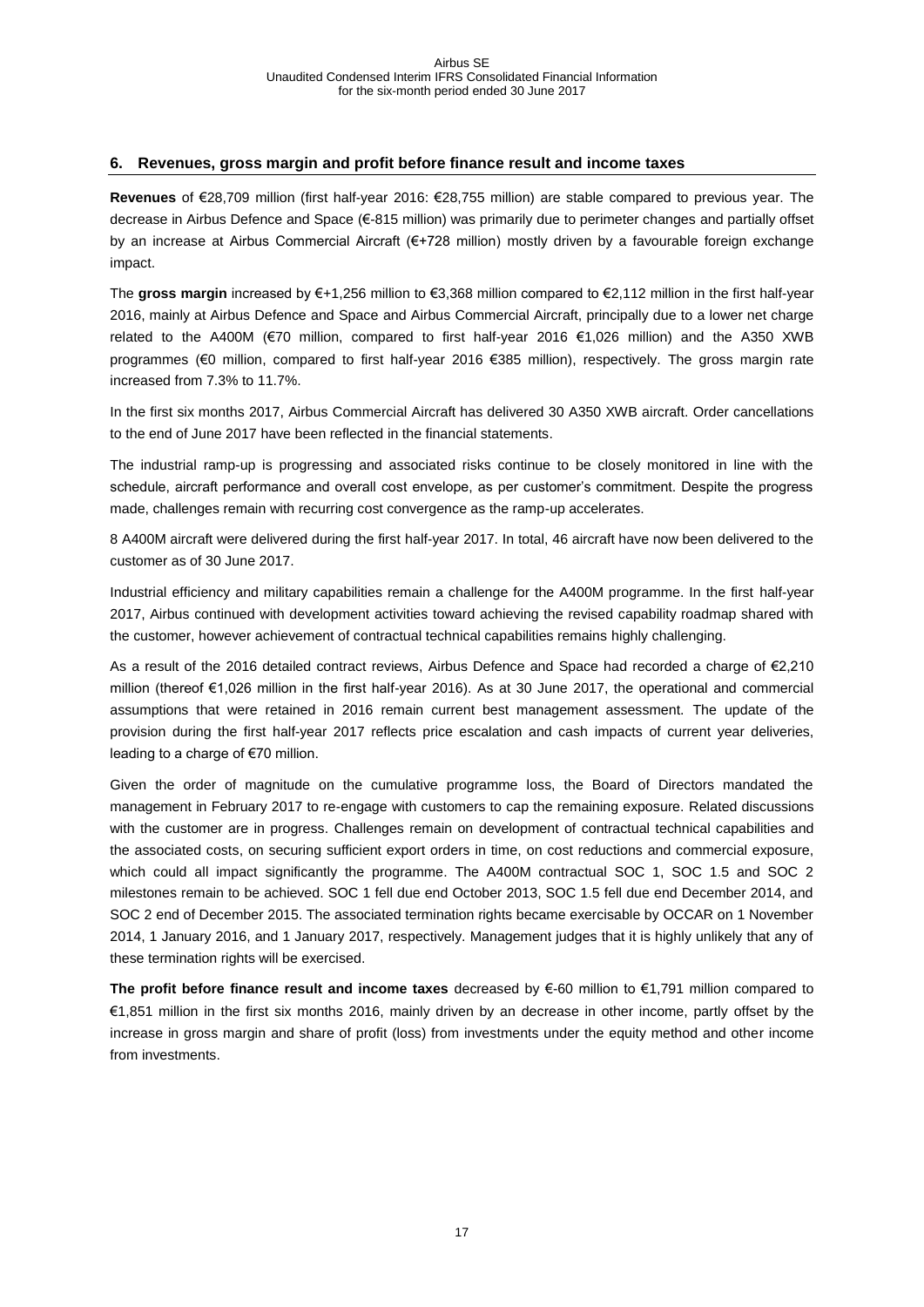**Other income** decreased by €-1,567 million to €787 million compared to €2,354 million in the first six months 2016, which included the capital gain of €1,139 million following the creation of ASL and the disposal of Dassault Aviation shares. In the first six months 2017, it includes the capital gain from the sale of the defence electronics business and the completion of the allocation of the purchase price of ASL (see Note 3 "Acquisitions and disposals").

#### <span id="page-17-0"></span>**7. Finance result**

**Finance result** improved by €+214 million to €66 million compared to €-148 million in the first six months 2016. This is mainly related to a positive impact from both the revaluation of financial instruments of €+140 million and foreign exchange valuation of monetary items of €+137 million.

#### <span id="page-17-1"></span>**8. Income tax**

The **income tax** expense of €-354 million (first half-year 2016: income of €58 million) corresponds to an effective tax rate of 19.1% (first half-year 2016: -3%). These effective tax rates were impacted by transactions taxed at reduced rates, relating to the disposal of the defence electronics business in the first six months 2017, and the sale of shares of Dassault Aviation and the creation of ASL, in the first six months 2016. Without these impacts, the effective tax rate would be approximately 28%.

## <span id="page-17-2"></span>**9. Earnings per share**

| <b>Basic earnings per share</b>                                                   | 1 January -<br>30 June 2017 | 1 January -<br>30 June 2016 |
|-----------------------------------------------------------------------------------|-----------------------------|-----------------------------|
| Profit for the period attributable to equity owners of the parent<br>(Net income) | €1,503 million              | €1,761 million              |
| Weighted average number of ordinary shares outstanding                            | 773,223,614                 | 775,116,098                 |
| Basic earnings per share                                                          | €1.94                       | €2.27                       |

**Diluted earnings per share –** Airbus' categories of dilutive potential ordinary shares are share-settled Performance Units relating to Long-Term Incentive Plans and the convertible bond issued on 1 July 2015. In 2016, it also included the last Stock Option Plan ("SOP") which expired in December 2016. During the first half-year 2017, the average price of the Company's shares exceeded the exercise price of the share-settled Performance Units and therefore 461,810 shares (first six months 2016: 293,675 shares) were considered in the calculation of diluted earnings per share. The dilutive effect of the convertible bond was also considered in the calculation of diluted earnings per share in the first half-year 2017, by adding back €3 million of interest expense to the profit for the period attributable to equity owners of the parent (first six months 2016: €3 million) and by including 5,022,990 of dilutive potential ordinary shares.

|                                                                                   | 1 January -    | 1 January -    |
|-----------------------------------------------------------------------------------|----------------|----------------|
| Diluted earnings per share                                                        | 30 June 2017   | 30 June 2016   |
| Profit for the period attributable to equity owners of the parent<br>(Net income) | €1,506 million | €1,764 million |
| Weighted average number of ordinary shares outstanding                            |                |                |
| $(diluted)^{(1)}$                                                                 | 778,708,414    | 780,432,763    |
| Diluted earnings per share                                                        | €1.93          | €2.26          |

(1) Dilution assumes conversion of all potential ordinary shares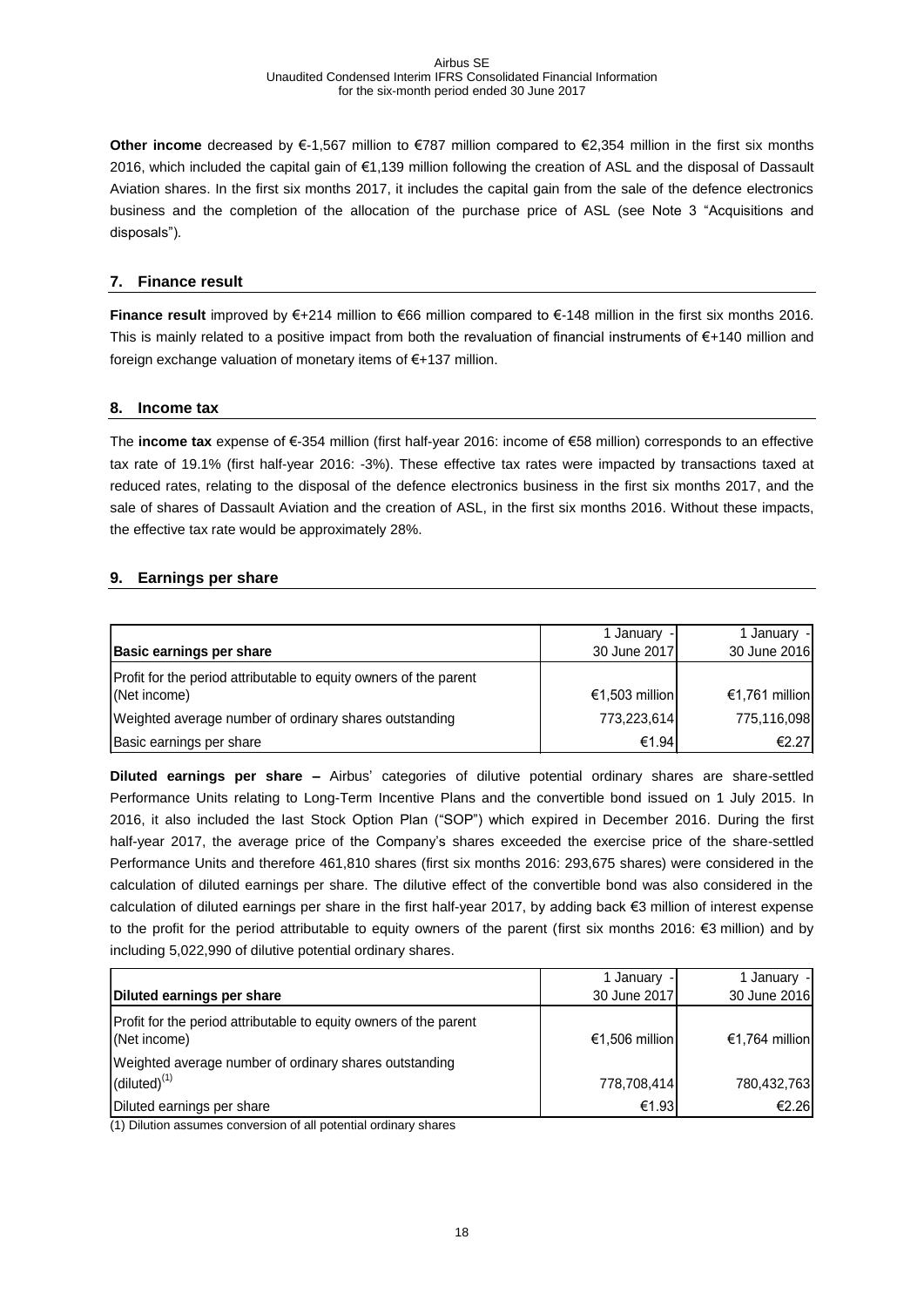#### <span id="page-18-0"></span>**10. Intangible assets and property, plant and equipment**

**Intangible assets** decreased by €-389 million to €11,679 million (prior year-end: €12,068 million) mainly due to the reclassification of Vector to disposal groups classified as held for sale (see Note 3 "Acquisitions and disposals").

Intangible assets mainly relate to goodwill of €9,181 million (prior year-end: €9,425 million).

The annual impairment tests were performed in the fourth quarter 2016 and led to no impairment charge.

**Property, plant and equipment** decreased by €-364 million to €16,554 million (prior year-end: €16,918 million) mainly at Airbus Helicopters (€-191 million) mainly due to the reclassification of Vector to disposal groups classified as held for sale (see Note 3 "Acquisitions and disposals"). Property, plant and equipment includes leased assets of €195 million (prior year-end: €116 million).

#### <span id="page-18-1"></span>**11. Investments accounted for under the equity method**

**Investments accounted for under the equity method** decreased by €-108 million to €1,500 million (prior year-end: €1,608 million) and include mainly the equity investments on ASL, MBDA and ATR.

#### <span id="page-18-2"></span>**12. Other investments and other long-term financial assets**

Composition of other investments and other long-term financial assets:

| (In $\epsilon$ million)                                           | 30 June 2017 | 31 December 2016 |
|-------------------------------------------------------------------|--------------|------------------|
| <b>Other investments</b>                                          | 2,249        | 2,091            |
| Other long-term financial assets                                  | 1,989        | 1.564            |
| Total non-current other investments and other long-term financial |              |                  |
| lassets                                                           | 4,238        | 3,655            |
| Current portion of other long-term financial assets               | 473          | 522              |
| <b>Total</b>                                                      | 4.711        | 4,177            |

**Other investments** include the remaining participation in Dassault Aviation of €1,009 million.

**Other long-term financial assets** mainly comprise the aircraft financing activities.

#### <span id="page-18-3"></span>**13. Inventories**

**Inventories** of €34,789 million (prior year-end: €29,688 million) increased by €+5,101 million. This is driven by Airbus Commercial Aircraft (€+4,813 million) and Airbus Defence and Space (€+327 million). The former mainly reflects an increase in work in progress associated with A350 XWB and A320 ramp-up.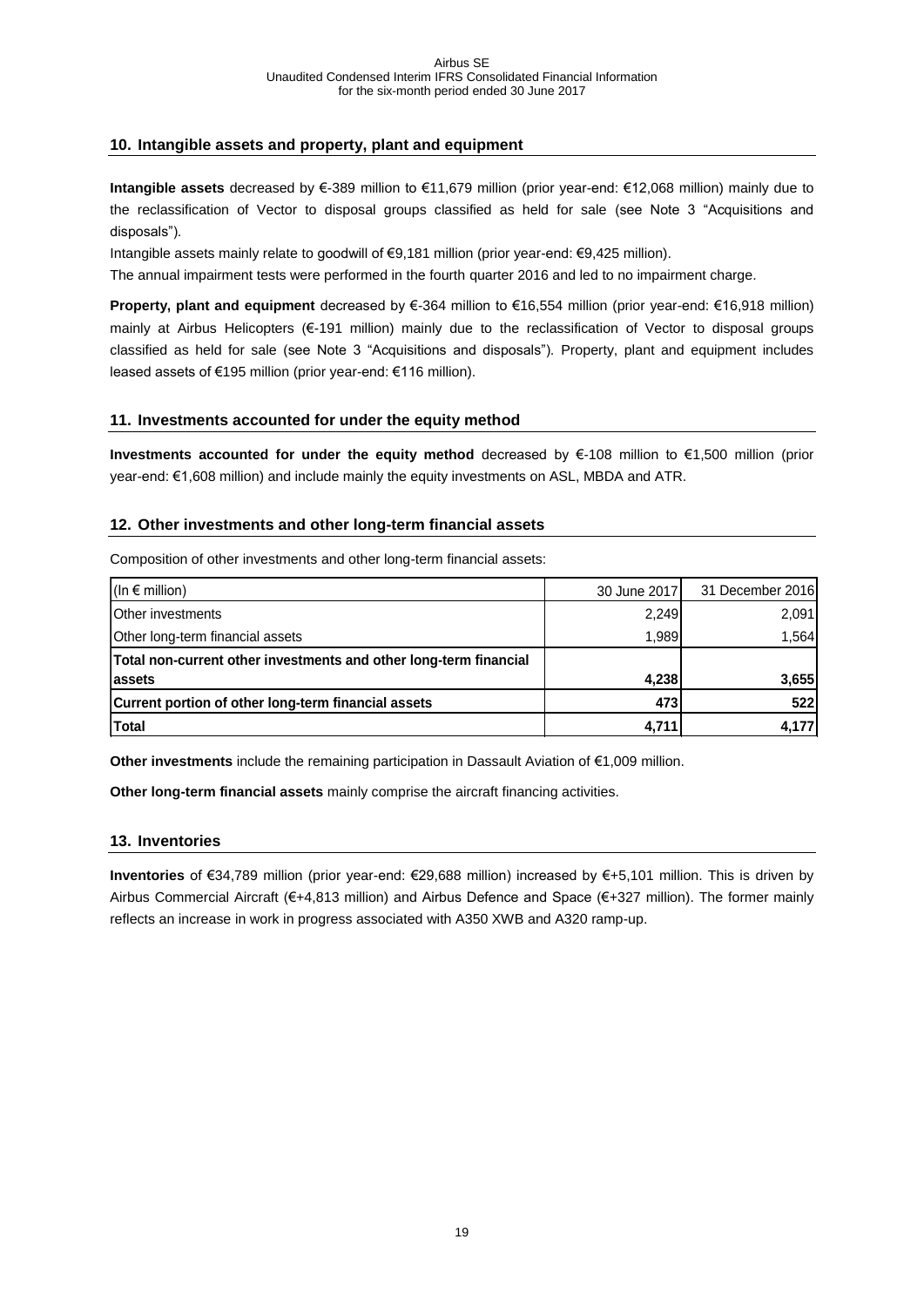## <span id="page-19-0"></span>**14. Other financial assets and other financial liabilities**

Composition of other financial assets:

| (In $\epsilon$ million)                                  | 30 June 2017 | 31 December 2016 |
|----------------------------------------------------------|--------------|------------------|
| Positive fair values of derivative financial instruments | 1,405        | 893              |
| <b>Others</b>                                            | 82           | 83               |
| Total non-current other financial assets                 | 1,487        | 976              |
| Receivables from related companies                       | 851          | 517              |
| Positive fair values of derivative financial instruments | 346          | 258              |
| <b>IOthers</b>                                           | 394          | 482              |
| <b>Total current other financial assets</b>              | 1,591        | 1,257            |
| <b>Total</b>                                             | 3,078        | 2,233            |

Composition of other financial liabilities:

| (In $\epsilon$ million)                                  | 30 June 2017 | 31 December 2016 |
|----------------------------------------------------------|--------------|------------------|
| European Governments refundable advances                 | 6,564        | 6,340            |
| Negative fair values of derivative financial instruments | 1,865        | 6,544            |
| <b>Others</b>                                            | 402          | 429              |
| Total non-current other financial liabilities            | 8,831        | 13,313           |
| European Governments refundable advances                 | 428          | 730              |
| Negative fair values of derivative financial instruments | 2,742        | 4,476            |
| <b>Others</b>                                            | 674          | 555              |
| <b>Total current other financial liabilities</b>         | 3,844        | 5,761            |
| <b>Total</b>                                             | 12,675       | 19,074           |

The liabilities for derivative financial instruments have decreased as a result of the devaluation of the US dollar versus the euro associated with the mark to market valuation of the hedge portfolio.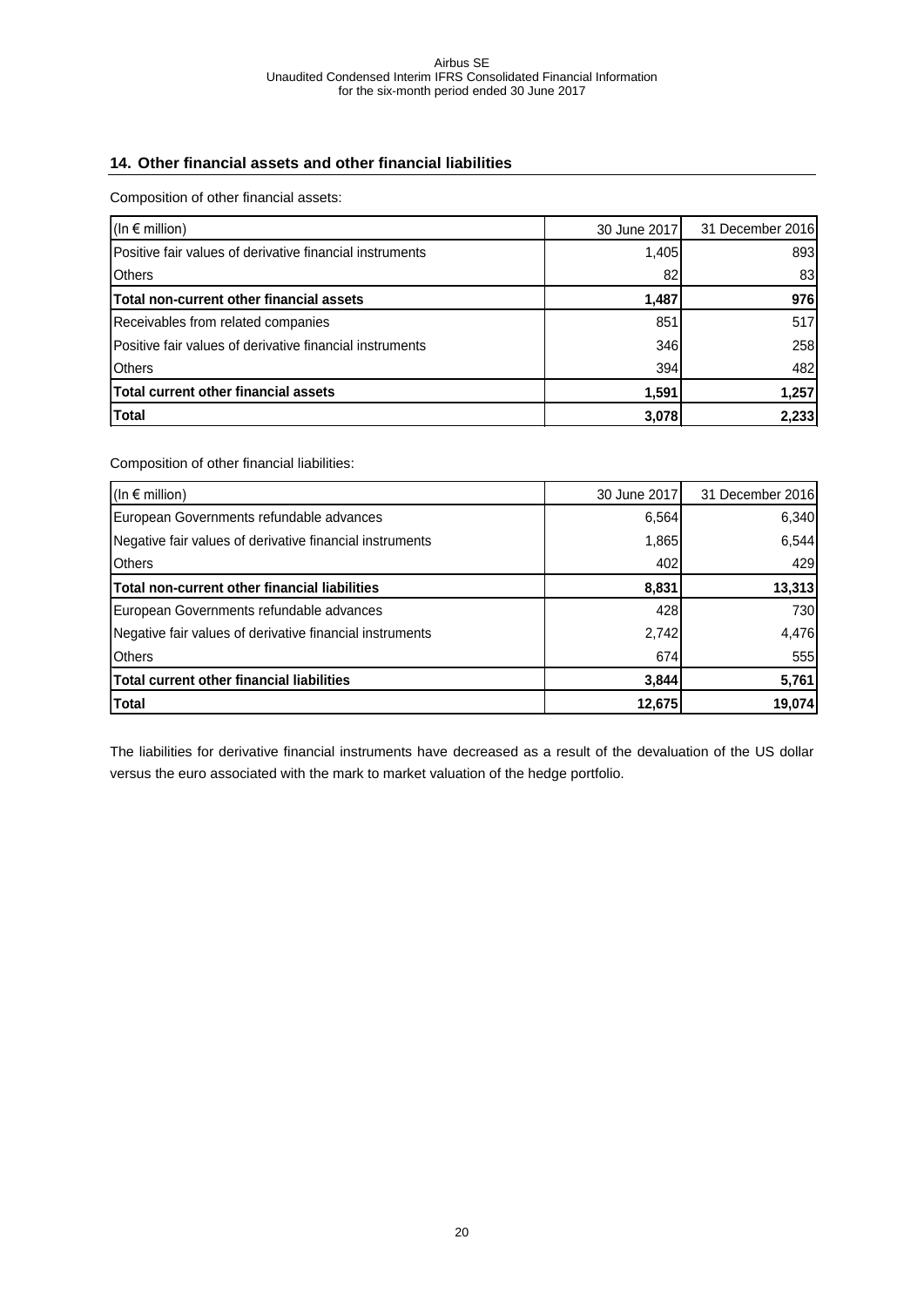### <span id="page-20-0"></span>**15. Other assets and other liabilities**

Composition of other assets:

| (In $\epsilon$ million)           | 30 June 2017 | 31 December 2016 |
|-----------------------------------|--------------|------------------|
| Prepaid expenses                  | 2,291        | 2,265            |
| <b>Others</b>                     | 96           | 93               |
| Total non-current other assets    | 2,387        | 2,358            |
| VAT receivables                   | 1,830        | 1,589            |
| Prepaid expenses                  | 879          | 552              |
| Other                             | 690          | 435              |
| <b>Total current other assets</b> | 3,399        | 2,576            |
| <b>Total</b>                      | 5,786        | 4,934            |

Composition of other liabilities:

| (In $\epsilon$ million)                    | 30 June 2017 | 31 December 2016 |
|--------------------------------------------|--------------|------------------|
| <b>Other liabilities</b>                   |              |                  |
| Customer advance payments                  | 16,352       | 15,714           |
| Others                                     | 599          | 565              |
| Deferred income                            | 248          | 288              |
| <b>Total non-current other liabilities</b> | 17,199       | 16,567           |
| <b>Other liabilities</b>                   |              |                  |
| Customer advance payments                  | 25,573       | 24,115           |
| Tax liabilities (excluding income tax)     | 1,236        | 1,047            |
| Others                                     | 2,598        | 2,373            |
| Deferred income                            | 875          | 917              |
| <b>Total current other liabilities</b>     | 30,282       | 28,452           |
| <b>Total</b>                               | 47,481       | 45,019           |

#### <span id="page-20-1"></span>**16. Total equity**

**Equity attributable to equity owners of the parent** (including purchased treasury shares) amounts to €9,049 million (prior year-end: €3,657 million) representing an increase of €+5,392 million. This is due to an increase in other comprehensive income of €+4,823 million, principally related to the mark to market revaluation of the hedge portfolio of €+4,758 million, and a net income for the period of €+1,503 million, partly offset by a dividend payment of €-1,043 million (€1.35 per share).

The total **number of shares** issued is 774,467,480 and 772,912,869 as of 30 June 2017 and 31 December 2016. The Company's shares are exclusively ordinary shares with a par value of  $€1.00$ .

In the first six months 2017, the Company issued 1,554,611 new shares due to the 2016 Employee Stock Ownership Plan (first six months 2016: 98,000).

During the first half-year 2017, the number of treasury stock held by the Company increased to 184,574 compared to 184,170 as of 31 December 2016. No shares were sold back to the market nor cancelled (first six months 2016: 14,131,131 shares).

**Non-controlling interests** amount to €-5 million (prior year-end: €-5 million).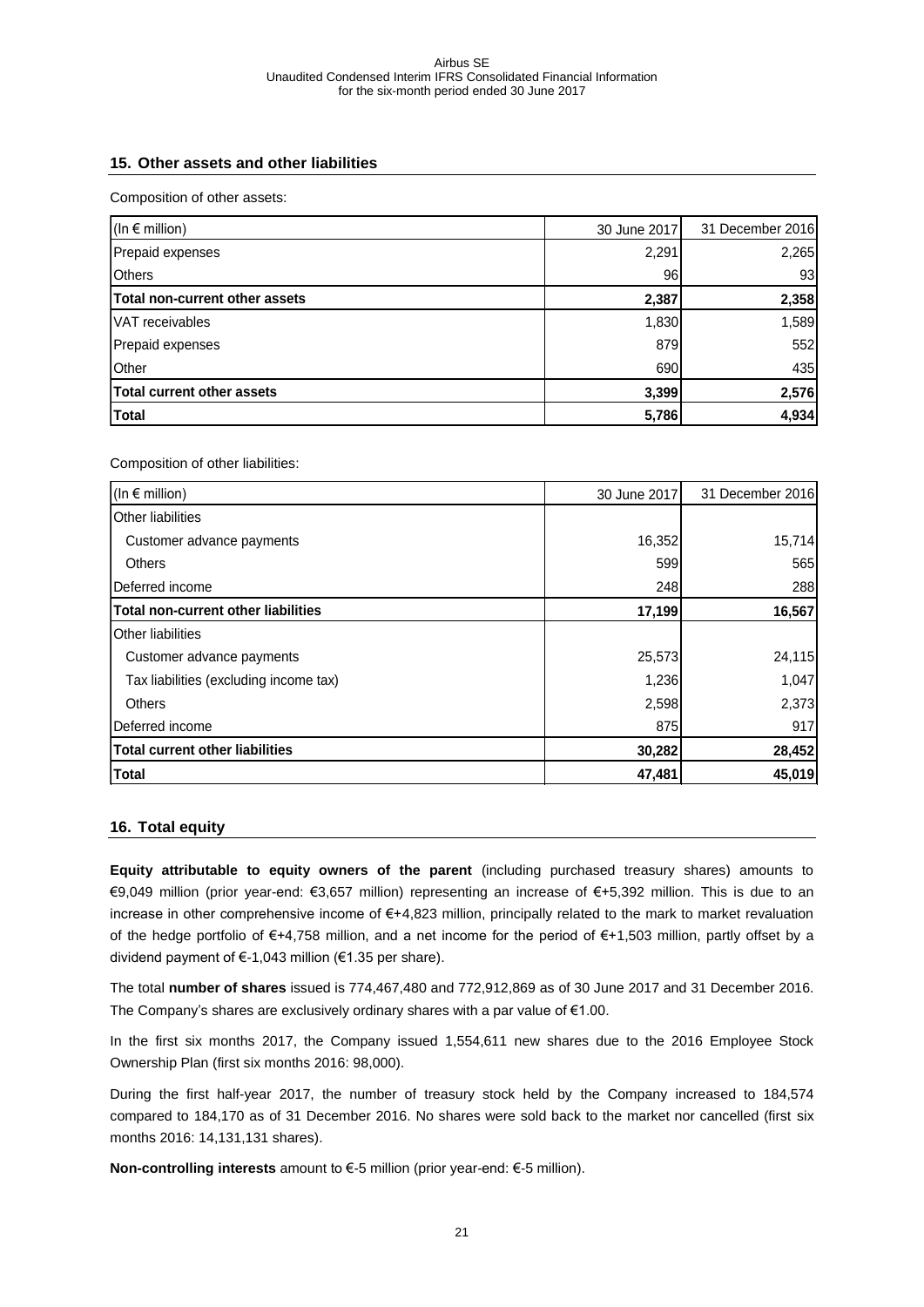## <span id="page-21-0"></span>**17. Provisions**

Provisions are comprised of the following:

| $(ln \in$ million)          | 30 June 2017 | 31 December 2016 |
|-----------------------------|--------------|------------------|
| Provisions for pensions     | 8,281        | 8,656            |
| Other provisions            | 7.432        | 8,313            |
| <b>Total</b>                | 15,713       | 16,969           |
| Thereof non-current portion | 10,353       | 10,826           |
| Thereof current portion     | 5,360        | 6,143            |

**Other provisions** are presented net of programme losses against inventories (see Note 13 "Inventories") and decreased by €-881 million.

A provision of €160 million related to restructuring measures was recorded at year-end 2016 following the communication of the plan to the employees and the European Works Council in November 2016. The French social plan has been agreed between Airbus and the works council in June 2017, and the plan in Germany is still under discussion. On this basis, there is no change in the assessment of the restructuring provision as of 30 June 2017.

An H225 Super Puma helicopter was involved in an accident on 29 April 2016. Management is cooperating fully with the authorities to determine the precise cause of the accident. An estimate of the related future costs has been prepared and is included in other provisions.

Airbus makes estimates and provides, across the programmes, for costs related to in service technical issues which have been identified and for which solutions have been defined, which reflects the latest facts and circumstances. Contractually, Airbus is not liable towards operators for any incidental, indirect or consequential damages. However, in view of overall commercial relationships and factual circumstances, contract adjustments may occur, and be considered on a case by case basis.

## <span id="page-21-1"></span>**18. Cash flows, securities and financing liabilities**

#### **Cash flows**

**Cash used for operating activities** amounts to €-1,920 million (first half-year 2016: €-1,391 million). Gross cash flow from operations (before change in other operating assets and liabilities) amounts to €+1,219 million (first half-year 2016: €+1,106 million). Change in other operating assets and liabilities amounts to €-3,139 million (first half-year 2016: €-2,497 million), mainly related to increase on inventories, partly offset by advance payments received and trade liabilities.

**Cash (used for) provided by investing activities** amounts to €-486 million (first half-year 2016: €+1,001 million). This comprises the impact of purchases of intangible assets and property, plant and equipment of €-1,060 million (first half-year 2016: €-1,259 million) and payments for investments in associates and other investments and long-term financial assets of €-501 million (first half-year 2016: €-261 million). This was partly compensated by disposals for a total of €+1,119 million (first half-year 2016: €+2,296 million), which includes mainly the sale of the defence electronics business (see Note 3 "Acquisitions and disposals").

**Cash provided by financing activities** amounts to €+546 million (first half-year 2016: €+1,734 million). This corresponds to changes in long-term and short-term financing liabilities of €+1,512 million (first half-year 2016: €+3,426 million), in part offset by a dividend payment of €1.35 per share which amounts to €-1,043 million (first half-year 2015: €-1,008 million).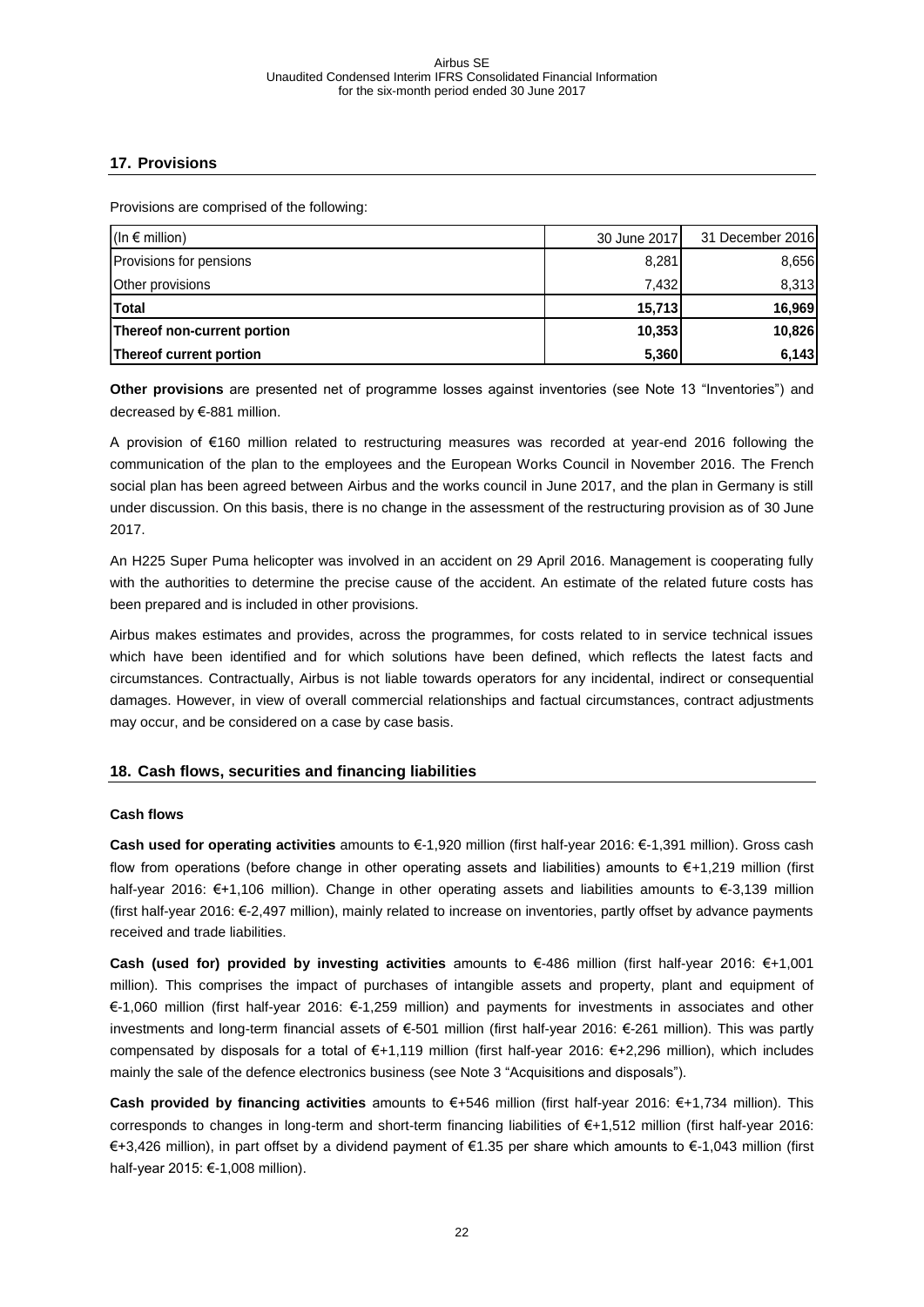#### **Securities**

**Non-current securities** with a remaining maturity of more than one year increased by €+194 million to €10,091 million (prior year-end: €9,897 million). The movement is related to the cash management policy of Airbus.

**Current securities** with a remaining maturity of one year or less decreased by €-188 million to €1,363 million (prior year-end: €1,551 million).

#### **Financing liabilities**

Composition of financing liabilities:

| (In $\epsilon$ million)                 | 30 June 2017 | 31 December 2016 |
|-----------------------------------------|--------------|------------------|
| <b>Bonds</b>                            | 7,181        | 6,013            |
| Liabilities to financial institutions   | 1,985        | 2,072            |
| Loans                                   | 270          | 331              |
| Liabilities from finance leases         | 327          | 374              |
| <b>Others</b>                           |              |                  |
| Long-term financing liabilities         | 9,764        | 8,791            |
| <b>Bonds</b>                            |              | $\Omega$         |
| Liabilities to financial institutions   | 231          | 351              |
| Loans                                   | 284          | 332              |
| Liabilities from finance leases         | 15           | 15               |
| <b>Others</b>                           | 1,148        | 989              |
| <b>Short-term financing liabilities</b> | 1,678        | 1,687            |

The increase in **financing liabilities** is mainly related to the issuance of bonds. The increase in bonds corresponds principally to a bond issued on 5 April 2017, for a total of US\$1.5 billion, with a 10 year-maturity tranche of US\$750 million at fixed coupon of 3.150%, and a 30 year-maturity tranche of US\$750 million at a fixed coupon of 3.950%.

## <span id="page-22-0"></span>**19. Financial instruments**

Composition of derivative financial instruments:

| (In $\epsilon$ million)                                        | 30 June 2017 | 31 December 2016 |
|----------------------------------------------------------------|--------------|------------------|
| Non-current positive fair values                               | 1,405        | 893              |
| Current positive fair values                                   | 346          | 258              |
| Total positive fair values of derivative financial instruments | 1,751        | 1,151            |
| Non-current negative fair values                               | $-1,865$     | $-6,544$         |
| Current negative fair values                                   | $-2.742$     | $-4,476$         |
| Total negative fair values of derivative financial instruments | $-4,607$     | $-11,020$        |
| Total net fair value of derivative financial instruments       | $-2,856$     | $-9,869$         |

The volume of hedged US dollar-contracts was US\$96.8 billion as at 30 June 2017 (prior year-end US\$102.4 billion). The US dollar spot rate was 1.14 US\$/€ and 1.05 US\$/€ at 30 June 2017 and at 31 December 2016, respectively. The average US dollar hedge rate for Airbus portfolio decreased to 1.24 US\$/€ as at 30 June 2017 compared to 1.25 US\$/€ as at 31 December 2016.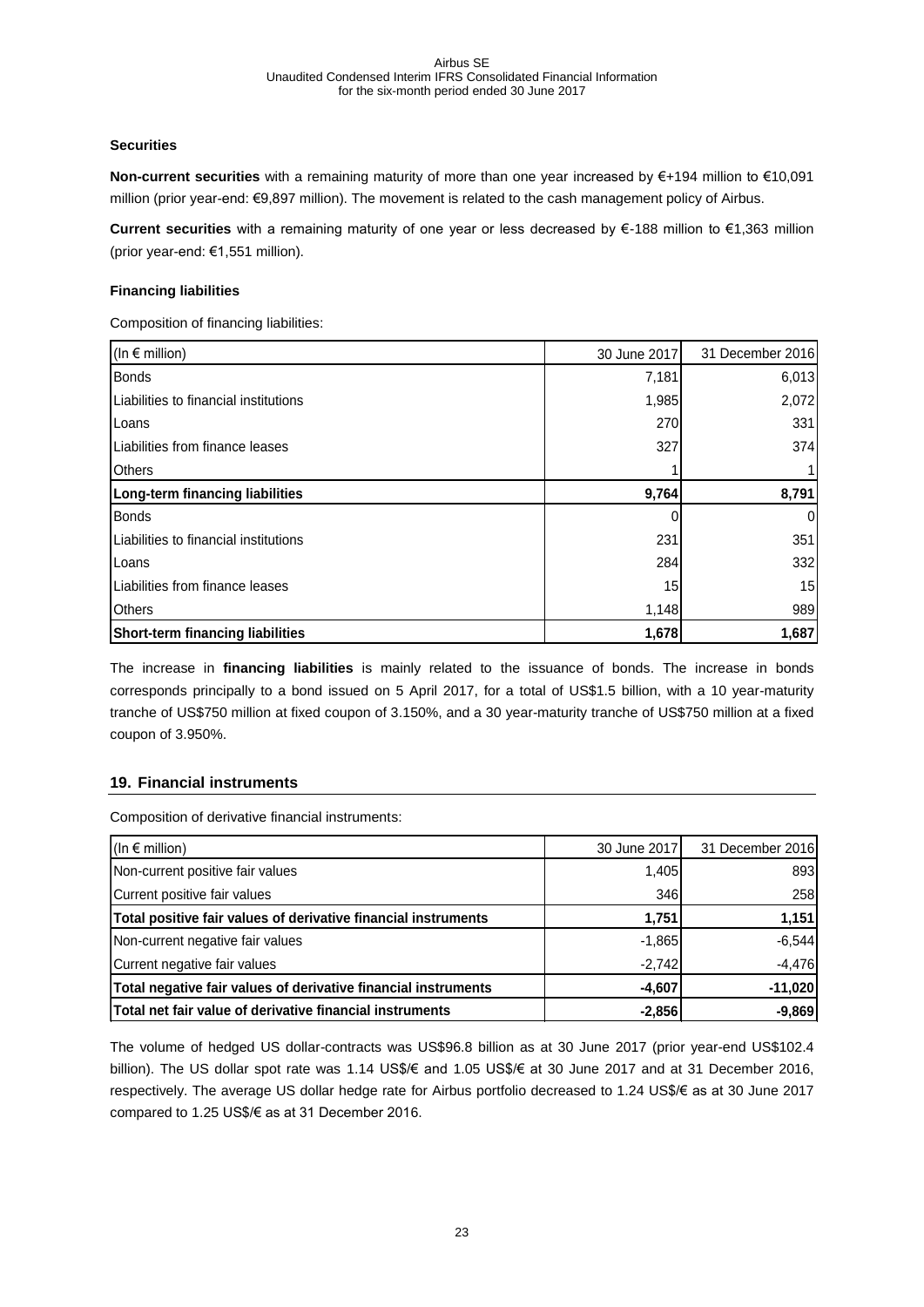#### **Carrying amounts and fair values**

Fair values of financial instruments have been determined with reference to available market information at the end of the reporting period and the valuation methodologies as described in detail in Note 35.2 to the 2016 Consolidated Financial Statements. For the first six months 2017, Airbus has applied the same methodologies for the fair value measurement of financial instruments.

Carrying amount is a reasonable approximation of fair value for all classes of financial instruments listed in the first table of Note 35.2 to the 2016 Consolidated Financial Statements, with the exception of:

|                                       | 30 June 2017 |            |            | 31 December 2016 |
|---------------------------------------|--------------|------------|------------|------------------|
| $(\ln \epsilon \text{ million})$      | Book value   | Fair value | Book value | Fair value       |
| <b>Financing liabilities</b>          |              |            |            |                  |
| Issued bonds and commercial papers    | $-7,181$     | $-7,302$   | $-6,013$   | $-6,217$         |
| Liabilities to financial institutions |              |            |            |                  |
| and other financing liabilities       | $-3.919$     | $-3,936$   | $-4.076$   | $-4.086$         |

For certain unlisted equity investments, and put or call options linked to those investments, as well as European Governments refundable advances, no fair values can be reliably determined because the range of reasonable fair value estimates is significant and the probabilities of the various estimates within that range is significant. These instruments are therefore carried at amortised cost.

The following table allocates the financial assets and liabilities measured at fair value to the three levels of the fair value hierarchy $<sup>(1)</sup>$ :</sup>

|                                                 | 30 June 2017 |          |         |          | 31 December 2016 |           |         |           |
|-------------------------------------------------|--------------|----------|---------|----------|------------------|-----------|---------|-----------|
| (In $\epsilon$ million)                         | Level 1      | Level 21 | Level 3 | Total    | Level 1          | Level 2   | Level 3 | Total     |
| Financial assets measured<br>at fair value      |              |          |         |          |                  |           |         |           |
| <b>Equity instruments</b>                       | 1,735        |          | 0       | 1,735    | 1,597            |           | 0       | 1,597     |
| Derivative instruments                          |              | 1,751    | 0       | 1,751    |                  | 1,148     | 3       | 1,151     |
| <b>Securities</b>                               | 11,454       |          | 0       | 11,454   | 11,446           |           | 0       | 11,448    |
| Cash equivalents                                | 4,149        | 2,180    | 0       | 6,329    | 5,513            | 1,535     | 0       | 7,048     |
| <b>Total</b>                                    | 17,338       | 3,931    | 0       | 21,269   | 18,556           | 2,685     | 3       | 21,244    |
| Financial liabilities measured<br>at fair value |              |          |         |          |                  |           |         |           |
| Derivative instruments                          | $\Omega$     | $-4,535$ | $-13$   | $-4,548$ | 0                | $-11,009$ | $-11$   | $-11,020$ |
| Other liabilities                               |              |          | $-32$   | $-32$    |                  |           | $-38$   | -38       |
| <b>Total</b>                                    | 01           | $-4,535$ | $-45$   | $-4,580$ | 0                | $-11,009$ | -49     | $-11,058$ |

(1) The fair value hierarchy consists of the following levels:

- Level 1: quoted prices (unadjusted) in active markets for identical assets and liabilities;

- Level 2: inputs other than quoted prices that are observable for the asset or liability, either directly (i.e. as prices) or indirectly (i.e. derived from prices);

- Level 3: inputs for the asset or liability that are not based on observable market data.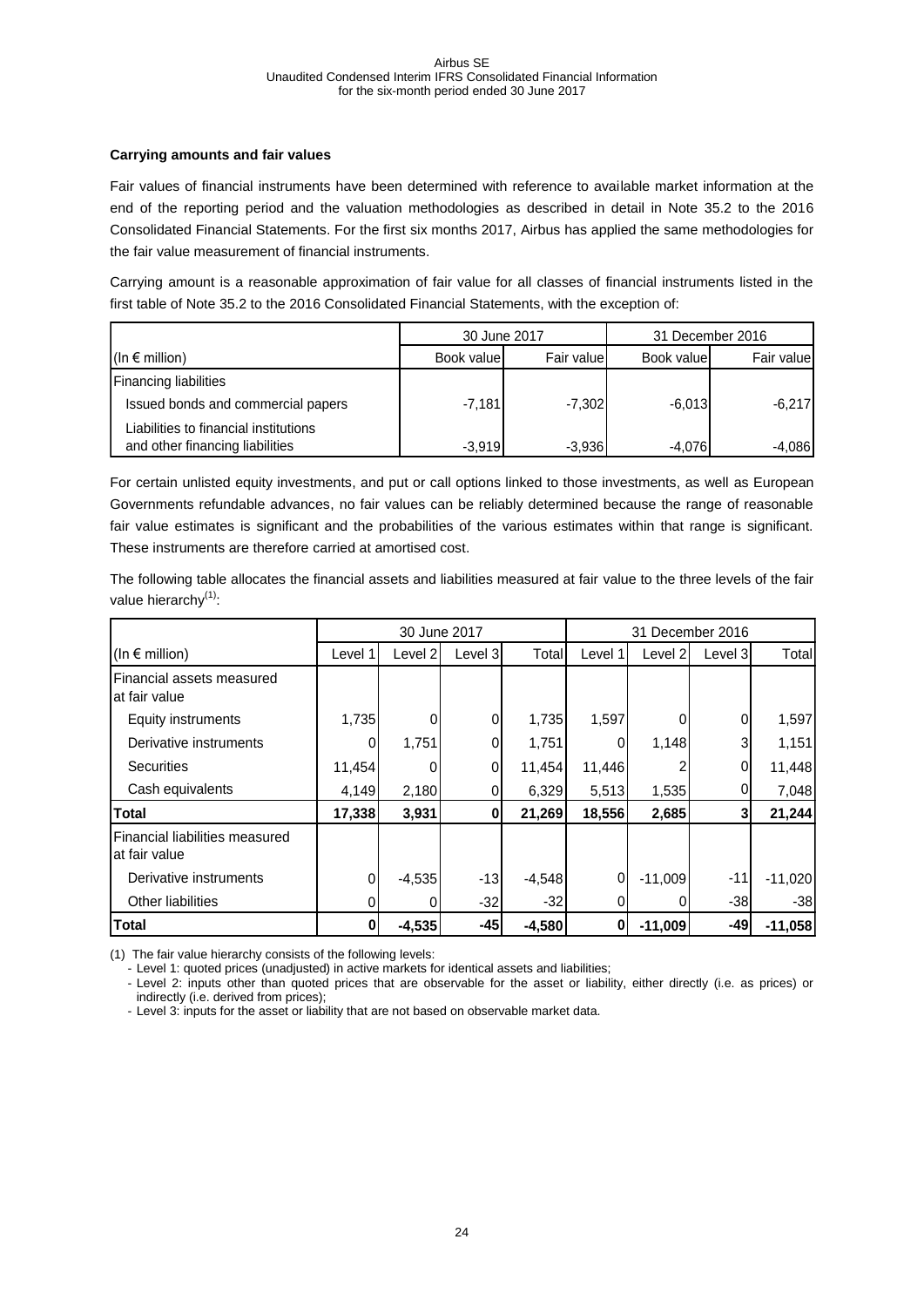|                                  | <b>Financial assets</b> |       | <b>Financial liabilites</b> |            |            |        |
|----------------------------------|-------------------------|-------|-----------------------------|------------|------------|--------|
|                                  | Commodity               |       | Written                     | Commodity  |            |        |
|                                  | swap                    |       | put options on              | swap       | Earn-out   |        |
| (In $\epsilon$ million)          | agreements              | Total | <b>NCI</b> interests        | agreements | agreements | Totall |
| <b>Balance at 1 January 2016</b> | 46                      | 46    | -64                         |            | $-10$      | $-74$  |
| Profit or loss                   | -8                      | -8    |                             |            |            | 01     |
| <b>Settlements</b>               | $-18$                   | -18   | 39                          |            |            | 39     |
| Balance at 30 June 2016          | 20                      | 20    | -25                         |            | $-10$      | $-35$  |
| <b>Balance at 1 January 2017</b> |                         |       | $-28$                       | -11        | $-10$      | $-49$  |
| Profit or loss                   |                         |       |                             | - 1        |            | $-7$   |
| Other comprehensive income       |                         |       |                             |            |            | 61     |
| <b>Settlements</b>               | $-3$                    | -3    |                             |            |            | 51     |
| Balance at 30 June 2017          | U                       | O     | $-22$                       | $-13$      | $-10$      | $-45$  |

The development of financial instruments of Level 3 is as follows:

For a description of the valuation techniques, inputs and process used in the fair value measurement of these financial instruments and a description of sensitivity analysis performed, refer to Note 35.2 of the Consolidated Financial Statements. There is no material difference between the outcome of sensitivity analysis performed at 30 June 2017, compared to the outcome disclosed in the year-end financial statements.

#### <span id="page-24-0"></span>**20. Litigation and claims**

Airbus is involved from time to time in various legal and arbitration proceedings in the ordinary course of its business, the most significant of which are described below. Other than as described below, Airbus is not aware of any material governmental, legal or arbitration proceedings (including any such proceedings which are pending or threatened), during a period covering at least the previous twelve months which may have, or have had in the recent past significant effects on Airbus SE's or Airbus' financial position or profitability.

If the Company concludes that the disclosures relative to contingent liabilities can be expected to prejudice seriously its position in a dispute with other parties, the Company limits its disclosures to the nature of the dispute.

#### **WTO**

Although Airbus is not a party, Airbus is supporting the European Commission in litigation before the WTO. Following its unilateral withdrawal from the 1992 EU-US Agreement on Trade in Large Civil Aircraft, the US lodged a request on 6 October 2004 to initiate proceedings before the WTO. On the same day, the EU launched a parallel WTO case against the US in relation to its subsidies to Boeing. On 19 December 2014, the European Union requested WTO consultations on the extension until the end of 2040 of subsidies originally granted by the State of Washington to Boeing and other US aerospace firms until 2024.

On 1 June 2011, the WTO adopted the Appellate Body's final report in the case brought by the US assessing funding to Airbus Commercial Aircraft from European governments. On 1 December 2011, the EU informed the WTO that it had taken appropriate steps to bring its measures fully into conformity with its WTO obligations, and to comply with the WTO's recommendations and rulings. Because the US did not agree, the matter is now under WTO review pursuant to WTO rules.

On 23 March 2012, the WTO adopted the Appellate Body's final report in the case brought by the EU assessing funding to Boeing from the US. On 23 September 2012, the US informed the WTO that it had taken appropriate steps to bring its measures fully into conformity with its WTO obligations, and to comply with the WTO's recommendations and rulings. Because the EU did not agree, the matter is now under WTO review pursuant to WTO rules.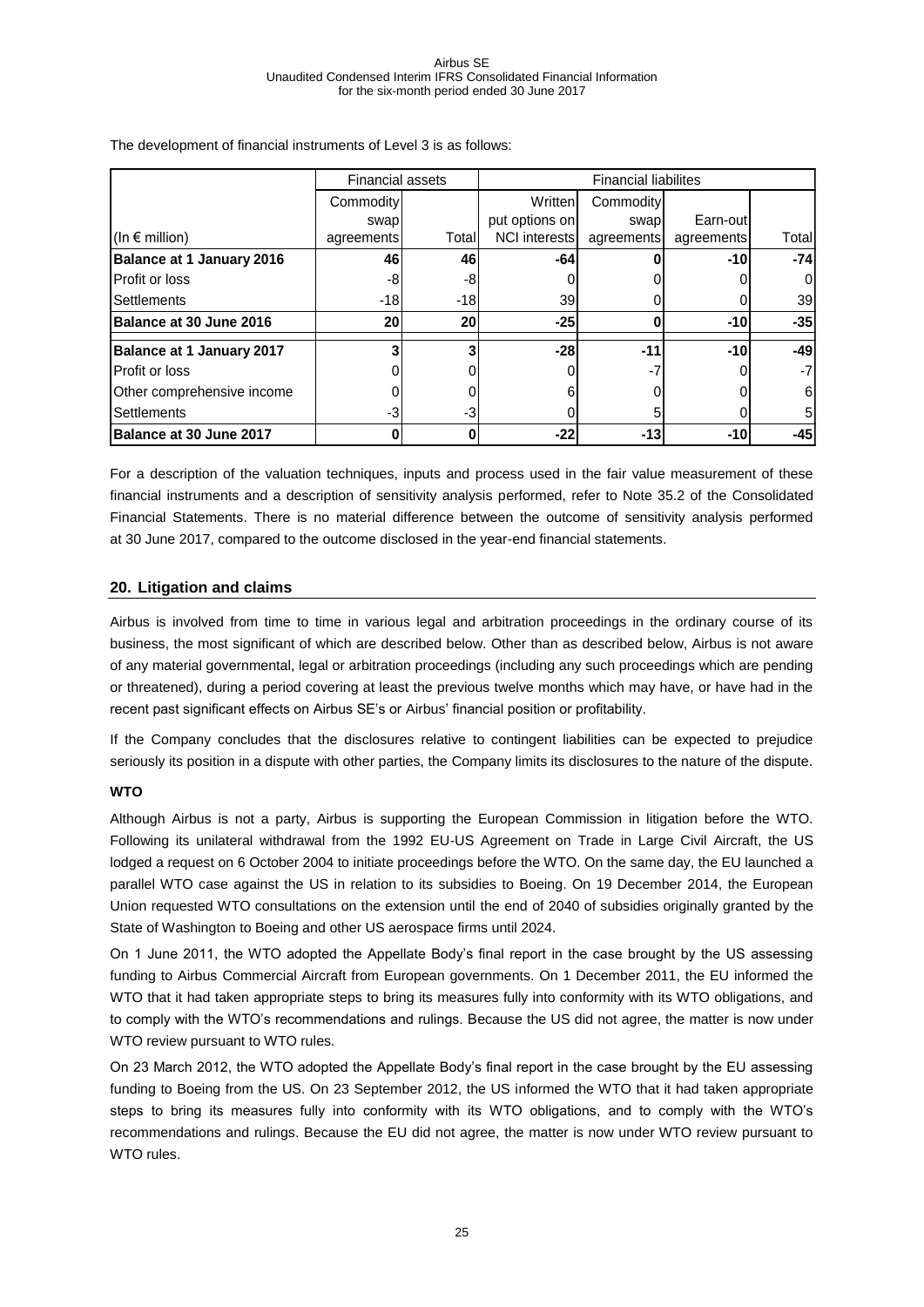Exact timing of further steps in the WTO litigation process is subject to further rulings and to negotiations between the US and the EU. Unless a settlement, which is currently not under discussion, is reached between the parties, the litigation is expected to continue for several years.

#### **GPT**

Prompted by a whistleblower's allegations, Airbus conducted internal audits and retained PricewaterhouseCoopers ("PwC") to conduct an independent review relating to GPT Special Project Management Ltd. ("GPT"), a subsidiary that Airbus acquired in 2007. The allegations called into question a service contract entered into by GPT prior to its acquisition by Airbus, relating to activities conducted by GPT in Saudi Arabia. PwC's report was provided by Airbus to the UK Serious Fraud Office (the "SFO") in March 2012. In the period under review and based on the work it undertook, nothing came to PwC's attention to suggest that improper payments were made by GPT. In August 2012, the SFO announced that it had opened a formal criminal investigation into the matter. Airbus is in continuing engagement with the authorities.

#### **Eurofighter Austria**

In March 2012, the German public prosecutor, following a request for assistance by the Austrian public prosecutor, launched a criminal investigation into alleged bribery, tax evasion and breach of trust by current and former employees of EADS Deutschland GmbH (renamed on 1 July 2014 Airbus Defence and Space GmbH) and Eurofighter Jagdflugzeug GmbH as well as by third parties relating to the sale of Eurofighter aircraft to Austria in 2003. After having been informed of the investigation in 2012, Airbus retained the law firm Clifford Chance to conduct a fact finding independent review. Upon concluding its review, Clifford Chance presented its fact finding report to Airbus in December 2013. Airbus provided the report to the public prosecutors in Germany. Airbus' request for access to the prosecutor's file is pending. Airbus Defence and Space GmbH settled with the tax authorities in August 2016 on the question of deductibility of payments made in connection with the Eurofighter Austria campaign. In February 2017, the Austrian Federal Ministry of Defence has raised criminal allegations against Airbus Defence and Space GmbH and Eurofighter Jagdflugzeug GmbH for wilful deception and fraud in the context of the sale of the Eurofighter aircraft to Austria and respective damage claims. After the Austrian Federal Ministry of Defence raised its criminal allegations, the Austrian public prosecutor opened an investigation against Airbus Defence and Space GmbH, Eurofighter Jagdflugzeug GmbH and former and current employees of the two entities. Airbus is cooperating fully with the authorities.

#### **Investigation by the UK SFO and France's PNF into Civil Aviation Business**

In the context of review and enhancement of its internal compliance improvement programme, Airbus discovered misstatements and omissions relating to information provided in respect of third party consultants in certain applications for export credit financing for Airbus customers. In early 2016, Airbus informed the UK, German and French Export Credit Agencies ("ECAs") of the irregularities discovered. Airbus made a similar disclosure to the UK Serious Fraud Office ("SFO"). In August 2016, the SFO informed Airbus that it had opened an investigation into allegations of fraud, bribery and corruption in the civil aviation business of Airbus relating to irregularities concerning third party consultants (business partners). In March 2017, France's Parquet National Financier ("PNF") informed Airbus that it had also opened a preliminary investigation into the same subject and that the two authorities will act in coordination going forward. Airbus is cooperating fully with both authorities. The SFO and PNF investigations and any enforcement action potentially arising as a result could have negative consequences for Airbus. The potential imposition of any monetary penalty (and the amount thereof) arising from the SFO and PNF investigations would depend on factual findings, and could have a material impact on the financial statements, however at this stage it is too early to determine the likelihood or extent of any liability. Investigations of this nature could also result in (i) civil claims or claims by shareholders against Airbus (ii) adverse consequences on Airbus' ability to obtain or continue financing for current or future projects (iii) limitations on the eligibility of group companies for certain public sector contracts and/or (iv) damage to Airbus' business or reputation via negative publicity adversely affecting Airbus' prospects in the commercial market place.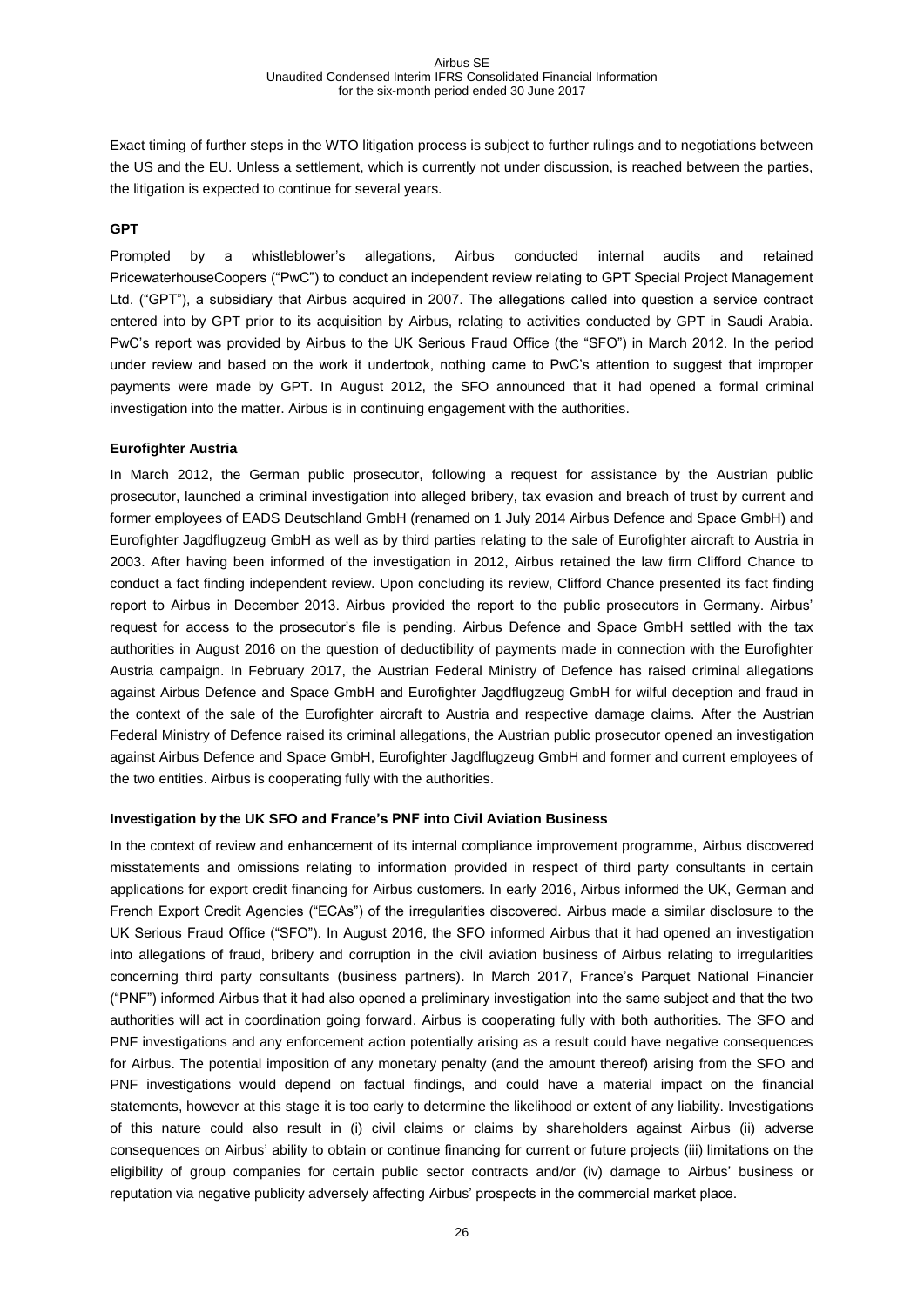#### **ECA financing**

ECA financing continues to be suspended. Airbus is working with the relevant ECAs to re-establish ECA financing.

#### **Other investigations**

In October 2014, the Romanian authorities announced an investigation relating to a border surveillance project in Romania. Airbus confirms that Airbus Defence and Space GmbH had been informed that the German prosecution office is also investigating potential irregularities in relation to this project, a project in Saudi Arabia and a project of Tesat-Spacecom GmbH & Co. KG. The public prosecutor in Germany has launched administrative proceedings in the context of those investigations against Airbus Defence and Space GmbH and Tesat-Spacecom GmbH & Co. KG. Airbus has cooperated fully with the authorities. In October 2016, the German authorities announced that they were dropping their investigations into the Romanian and Saudi projects. The tax authorities may challenge the tax treatment of business expenses in connection with the Romanian and Saudi projects.

In 2013, public prosecutors in Greece and Germany launched investigations into a current employee and former managing directors and employees of Atlas Elektronik GmbH ("Atlas"), a wholly-owned company of Thyssenkrupp (prior to April 2017, a joint company of ThyssenKrupp and Airbus), on suspicion of bribing foreign officials and tax evasion in connection with projects in Greece. The public prosecutor in Germany has launched an administrative proceeding for alleged organisational and supervisory shortfalls against Atlas. The authorities in Greece have launched civil claims against Atlas. In 2015, the public prosecutor in Germany launched another investigation into current and former employees and managing directors of Atlas on suspicion of bribery and tax evasion in connection with projects in Turkey and extended the investigation in 2016 to five current and former employees of Atlas' current shareholder and former shareholder. A further investigation was also launched against two former Atlas employees on suspicion of bribery in connection with projects in Pakistan. In 2016 two further investigations were started by the Bremen public prosecutor with regard to operations in Indonesia and Thailand. With the support of its current and former shareholders, Atlas is cooperating fully with the authorities and conducted its own internal investigation. In November 2016, Atlas began discussions with the Bremen public prosecutor for a possible resolution of the allegations of bribery and tax evasion in connection with projects in Greece and several other countries. In May 2017, Atlas reached a final settlement with the Bremen public prosecutor. The settlement is based on the misdemeanour of negligent violation of the supervisory duty (fahrlässige Aufsichtspflichtverletzung) of Atlas' former management, and resulted in a profit disgorgement (Gewinnabschöpfung) payment (and future tax payments) by Atlas of €55 million euros overall. This brings to an end the investigation against Atlas.

Airbus is cooperating with a judicial investigation against unknown persons in France related to Kazakhstan. Airbus is cooperating with French judicial authorities pursuant to a request for mutual legal assistance made by the government of Tunisia in connection with historical aircraft sales.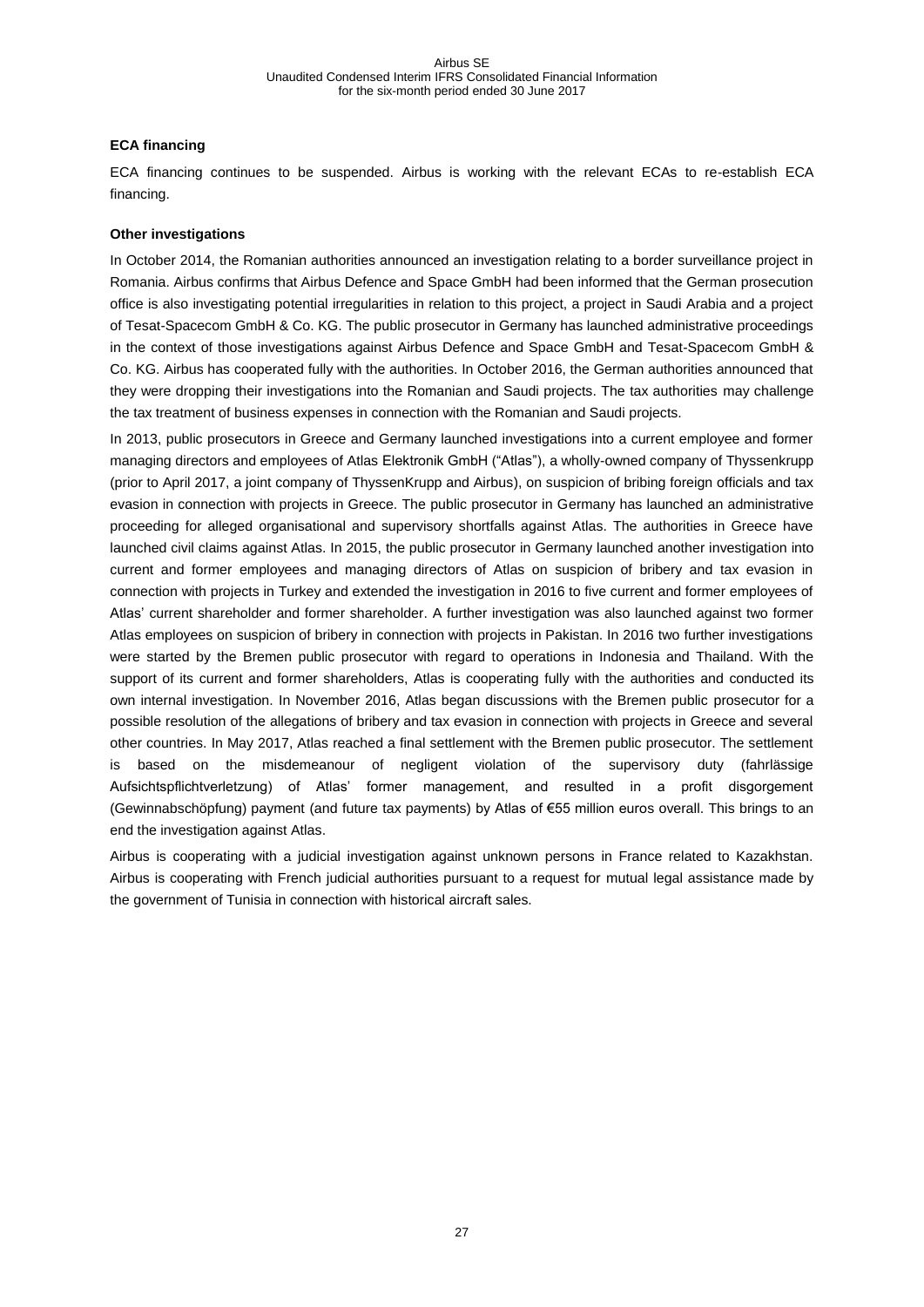#### **Review of business partner relationships**

In light of regulatory investigations and commercial disputes, including those discussed above, Airbus has determined to enhance certain of its policies, procedures and practices, including ethics and compliance. Airbus is accordingly in the process of revising and implementing improved procedures, including those with respect to its engagement of consultants and other third parties, in particular in respect of sales support activities and is conducting enhanced due diligence as a pre-condition for future or continued engagement and to inform decisions on corresponding payments. Airbus has therefore engaged legal, investigative, and forensic accounting expertise of the highest calibre to undertake a comprehensive review of all relevant third party business consultant relationships and related subject matters. Airbus believes that these enhancements to its controls and practices will best position it for the future, particularly in light of advancements in regulatory standards. Certain consultants and other third parties have initiated commercial litigation and arbitration against Airbus seeking relief. The comprehensive review and these enhancements of its controls and practices may lead to additional commercial disputes or other civil law or criminal law consequences in the future, which could have a material impact on the financial statements, however at this stage it is too early to determine the likelihood or extent of any liability.

#### **Commercial disputes**

In May 2013, Airbus has been notified of a commercial dispute following the decision taken by Airbus to cease a partnership for sales support activities in some local markets abroad. Airbus believes it has solid grounds to legally object to the alleged breach of a commercial agreement. However, the consequences of this dispute and the outcome of the proceedings cannot be fully assessed at this stage. The arbitration will not be completed until 2018 at the earliest.

In the course of another commercial dispute, Airbus received a statement of claim alleging liability for refunding part of the purchase price of a large contract which the customer claims it was not obliged to pay. The dispute is currently the subject of arbitration.

#### <span id="page-27-0"></span>**21. Number of employees**

The number of employees as at 30 June 2017 is 130,402 as compared to 133,782 as at 31 December 2016.

#### <span id="page-27-1"></span>**22. Subsequent events**

On 5 July 2017, Airbus entered into a sale agreement of Vector (see Note 3 "Acquisitions and disposals"). The transaction is subject to workers' council consultation, signing of definitive agreements and customary approvals, such as regulatory clearances.

Airbus Defence and Space notified during the first half-year 2017 an option to acquire the remaining 49% of its subsidiary Airbus DS Airborne Solutions GmbH for an amount of €23 million. Shareholder agreement and closing possible to happen in the second half-year 2017. The transaction is subject to government approval.